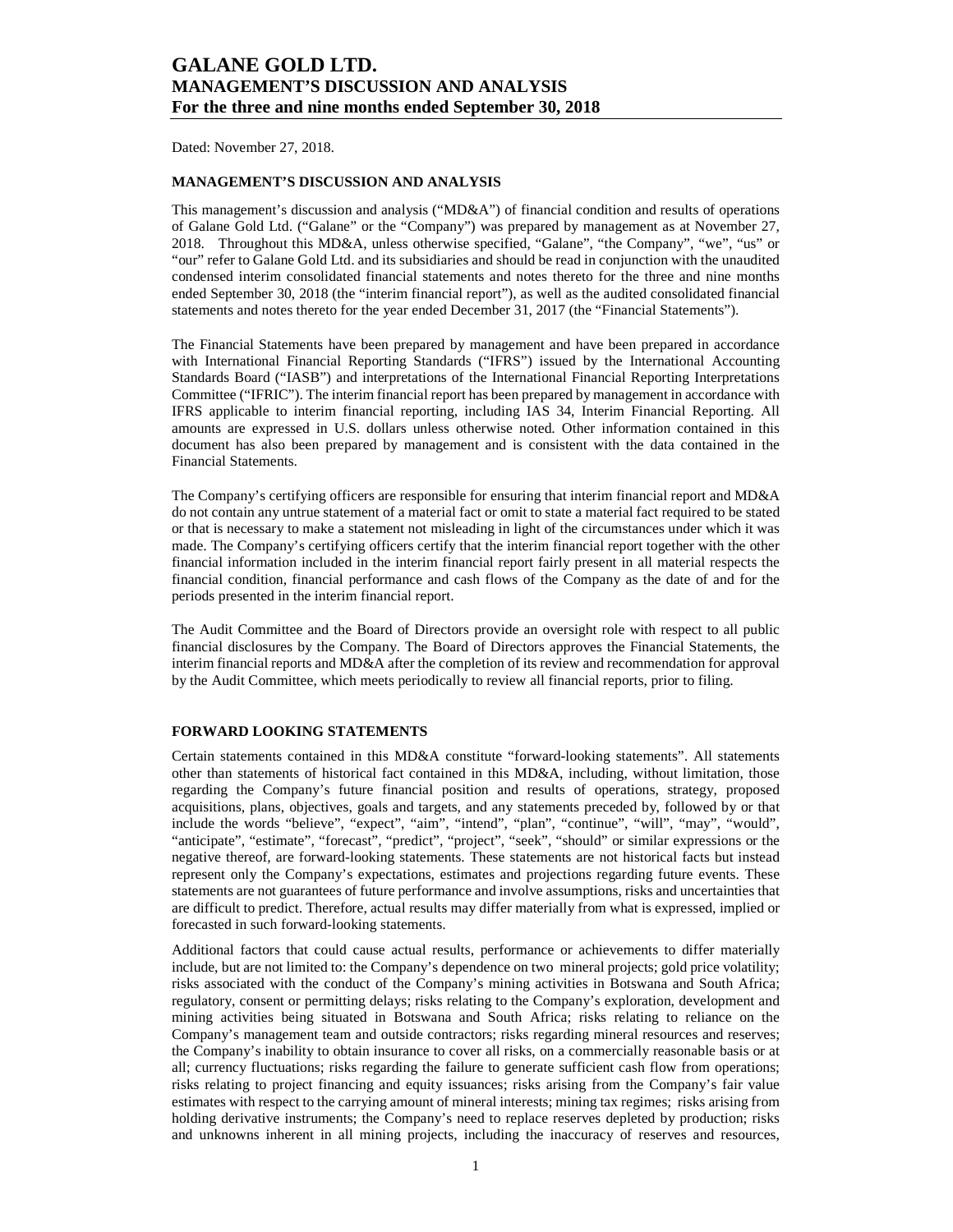metallurgical recoveries and capital and operating costs of such projects; contests over title to properties, particularly title to undeveloped properties; laws and regulations governing the environment, health and safety; operating or technical difficulties in connection with mining or development activities; lack of infrastructure; employee relations, labour unrest or unavailability; health risks in Africa; the Company's interactions with surrounding communities and artisanal miners; the Company's ability to successfully integrate acquired assets; risks related to restarting production: the speculative nature of exploration and development, including the risks of diminishing quantities or grades of reserves; development of the Company's exploration properties into commercially viable mines; stock market volatility; conflicts of interest among certain directors and officers; lack of liquidity for shareholders of the Company; risks related to the market perception of junior gold companies; and litigation risk. See "Risk Factors" in the Company's annual information form for the year ended December 31, 2017, a copy of which is available on the Company's SEDAR profile at www.sedar.com. Management provides forward-looking statements because it believes they provide useful information to readers when considering their investment objectives and cautions readers that the information may not be appropriate for other purposes. Consequently, all of the forward-looking statements made in this MD&A are qualified by these cautionary statements and other cautionary statements or factors contained herein, and there can be no assurance that the actual results or developments will be realized or, even if substantially realized, that they will have the expected consequences to, or effects on, the Company. These forward-looking statements are made as of the date of this MD&A and the Company assumes no obligation to update or revise them to reflect subsequent information, events or circumstances or otherwise, except as required by law.

The forward-looking statements in this MD&A are based on numerous assumptions regarding the Company's present and future business strategies and the environment in which the Company will operate in the future, including assumptions regarding gold prices, business and operating strategies, and the Company's ability to operate on a profitable basis.

### **MINERAL RESERVES AND RESOURCES**

Information of a technical and scientific nature that forms the basis of the disclosure in the MD&A has been approved by Charles Byron Pr. Sci. Nat., MAusIMM., MGSSA and Chief Geologist of Galane, and a "qualified person" as defined by National Instrument 43-101 ("NI 43-101").

All mineral reserves and mineral resources have been estimated in accordance with the standards of the Canadian Institute of Mining, Metallurgy and Petroleum and NI 43-101. All mineral resources are reported exclusive of mineral reserves. Mineral resources that are not mineral reserves do not have demonstrated economic viability. There is no guarantee that any of the mineral resources disclosed in the MD&A will be converted to mineral reserves. There is also no guarantee that any of the inferred mineral resources will be upgraded to measured or indicated mineral resources. Information on data verification performed on the mineral properties mentioned in this MD&A that are considered to be material mineral properties to the Company are contained in the Company's most recent annual information form and the current technical report for each of those properties, all available on the Company's SEDAR profile at www.sedar.com.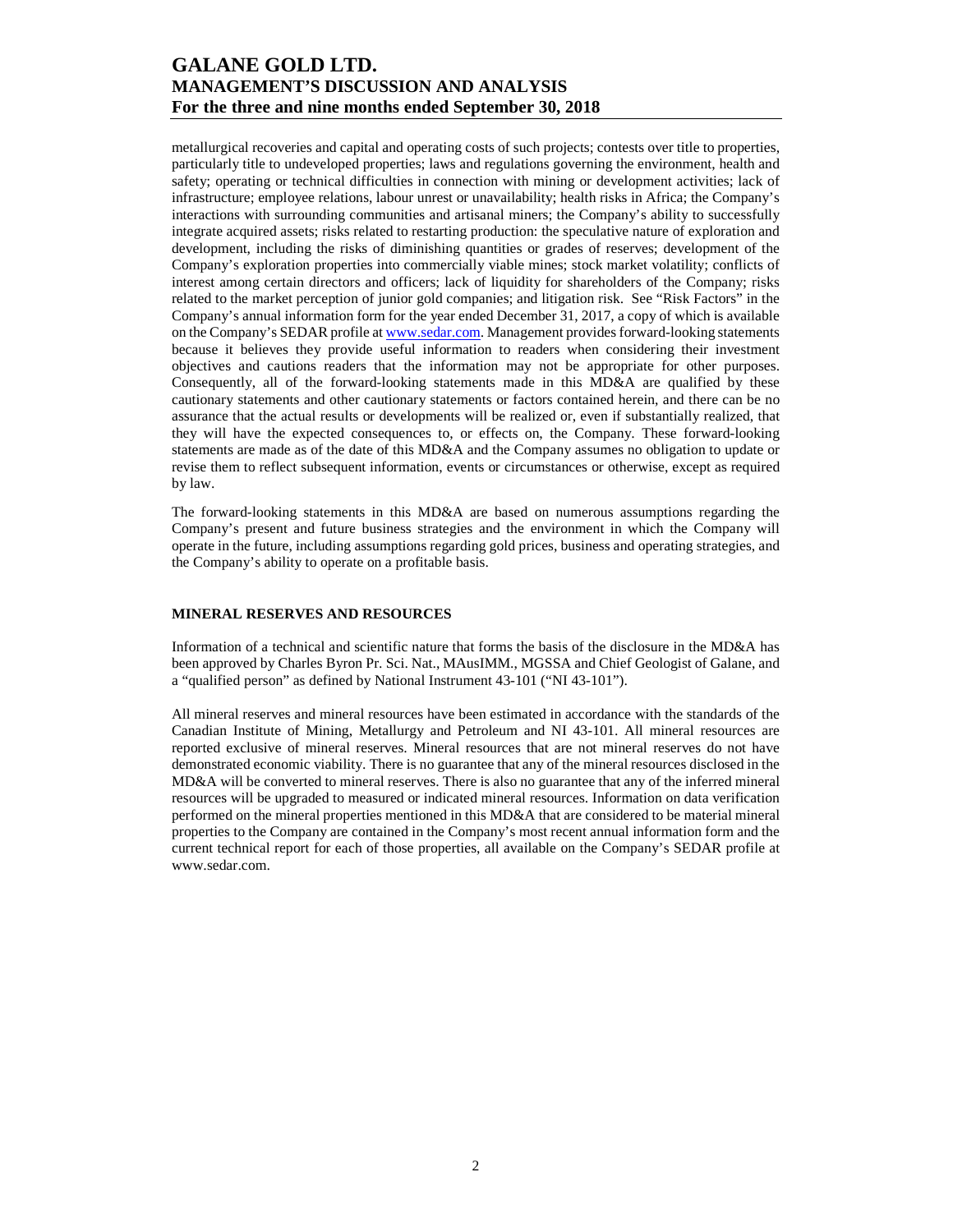### **CORPORATE OVERVIEW**

The Company's principal business activities are the exploration for, development of, and operation of gold mining properties. The Company operates through its wholly-owned subsidiary, Galane Gold Mines Ltd. ("GGM"), which in turn operates two mines: (a) a producing mine which also has the rights to certain mineral exploration tenements (the producing mine and mineral exploration tenements collectively, the "Mupane Property") located in the Republic of Botswana ("Botswana") through subsidiaries located in Botswana; and (b) a mine requiring refurbishment and which has the rights to certain mineral exploration tenements (the mine and mineral exploration tenements collectively, the "Galaxy Property") located in the Republic of South Africa ("South Africa") through subsidiaries located in South Africa. The common shares in the capital of the Company (the "Common Shares") have been listed for trading on the TSX Venture Exchange under the symbol "GG" since September 6, 2011.

### **OUTLOOK**

*Certain information set out in this section is forward looking information and is based on a number of risks and assumptions, including those related to gold price volatility, delays in production, regulatory risk, currency fluctuations, integrating successfully new acquired assets and risks and uncertainties inherent with all mining operations. For more details please see above under "Forward-Looking Statements" and below under "Risks and Uncertainties".* 

#### *Mupane Property*

The Company continues to carry out its improvement and exploration plan in Botswana, with a focus on the optimisation of the mining operations and the expansion of the resource base.

The Company completed an updated four year mine plan for the Mupane Property in 2017 which will form the guide for the Company's short term goals and long term strategy. The updated mine plan is based on internal reporting by the Company following underground mining and not based on an independent feasibility study or pre-feasibility study of mineral reserves demonstrating economic and technical viability. There has yet to be sufficient exploration on any potential expansion at the Mupane Property to extrapolate that it extends beyond the current mined area.

The Company intends to utilize the following resources during 2018:

- Tau It is estimated that the Company will process approximately 410,000 tonnes at an average grade of 2.85 grams per tonne (" $g/t$ "). The Company intends to continue exploration to attempt to further confirm the potential extension of the Tau mineralised body at depth as reported in the press releases of October 24, 2016, October 5, 2017, and May 1, 2018.
- Low Grade Stockpiles It is estimated that the Company will process approximately 410,000 tonnes of low-grade stockpile at an average grade of 0.90  $g/t$ , which is located at the run-ofmine pad at the processing plant, at Golden Eagle mine and Shashe mining lease.

The Mupane Property mine plan is subject to change according to the prevailing gold price. The Company will adopt the appropriate plan for the prevailing gold price environment.

The Mupane Property processing plant continues to focus on on-going stabilisation and optimisation of the processing operations. There are no major plant capital projects scheduled at the Mupane Property for 2018 as the Company currently believes it has implemented all material optimisation projects.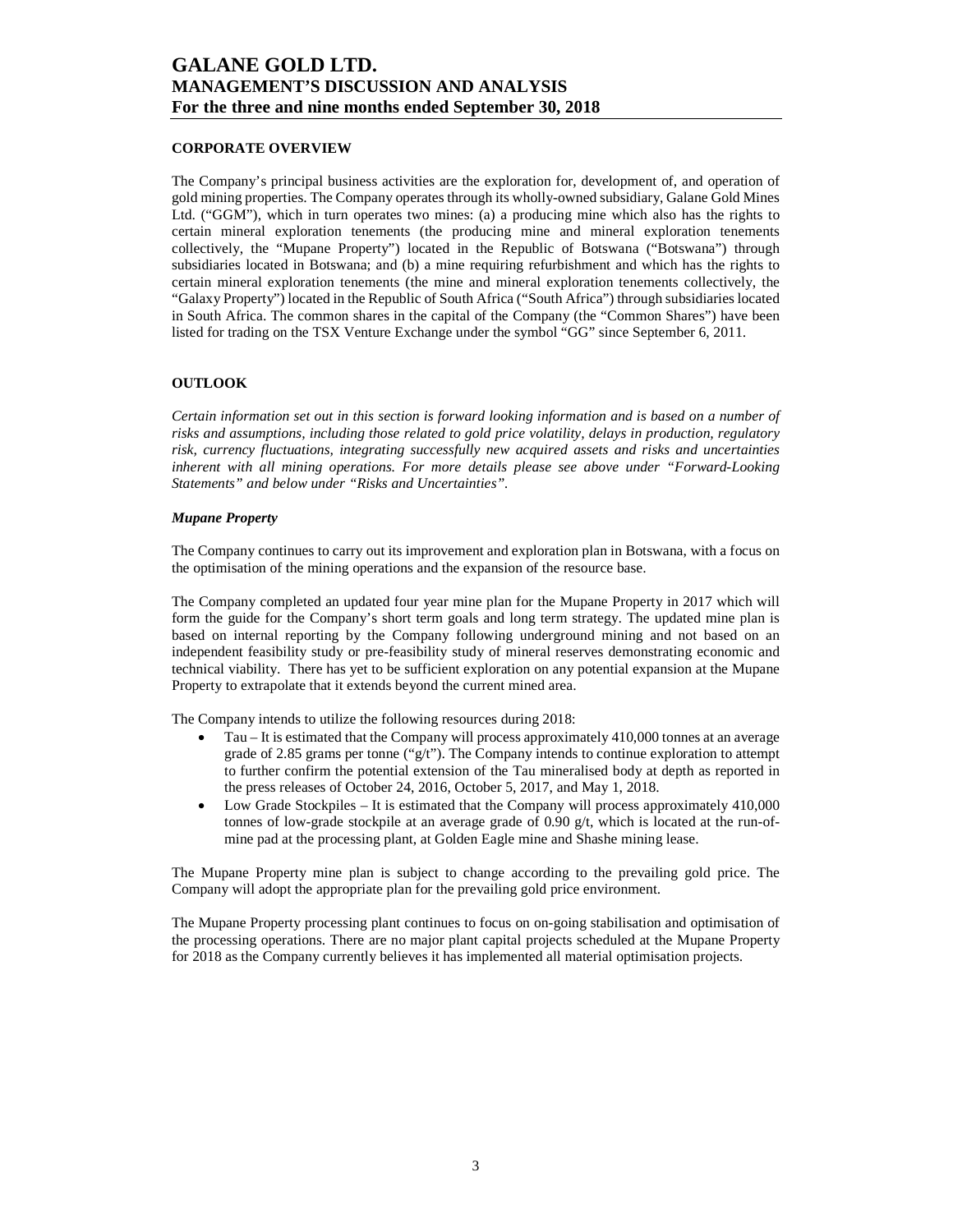### *Galaxy Property*

In 2017, the Company announced that it had updated its mine plan for the Galaxy Property. The updated mine plan is based on internal reporting by the Company following underground mining and not based on an independent feasibility study or pre-feasibility study of mineral reserves demonstrating economic and technical viability. There has yet to be sufficient exploration on any potential expansion at the Galaxy Property to extrapolate that it extends beyond the current mined area.

On March 5, 2018, the Company announced that it had entered into a loan agreement with Barak Fund SPC Limited ("Barak") with respect to a \$5,000,000 secured loan facility (the "Barak Facility"), for a term ending three years from the date of the first drawdown and bearing interest at a rate of 14% per annum. The funds are to be used towards the refurbishment and expansion of the processing facilities and restarting underground mining operations at the Galaxy Property. The Company will pay to Barak, or its nominee, 0.75% of the net proceeds accruing to Galaxy Gold Mining Limited ("Galaxy") under an off-take agreement covering the annual gold concentrate production of the Agnes gold mine in Barberton owned and operated by Galaxy, after taking into account all attributable logistics and freight costs, State Royalties (as defined in the Barak Facility) and value-added tax (if applicable). With the completion of the Private Placement (as defined below), the Company satisfied the last condition precedent to the effectiveness of the loan agreement (see "Subsequent Events").

Assuming the first drawdown under the Barak Facility in December 2018, the Company anticipates the first production at the Galaxy Property in April 2019 and the first phase of the restart of the Galaxy Property to increase the capacity of the processing plant to 30,000 tonnes per month and annual production to over 25,000 ounces of gold at a projected cash cost per ounce of less than  $$800^{(1)}$ . During the implementation of the first phase, the Company expects to complete a study on the second expansion phase with the objective of increasing the capacity at the Galaxy processing plant to 60,000 tonnes per month and decreasing the cash cost per ounce with increased economies of scale.

### **Note:**

- (1) Based on a technical report entitled "A Technical Report on the Galaxy Gold Mine, Mpumalanga Province, South Africa" which was issued January 4, 2016 with an effective date of September 1, 2015 (the "Galaxy Technical Report"),and was prepared by Minxcon (Pty) Ltd and approved by Daniel van Heerden, B Eng (Min.), MCom (Bus. Admin.), Pr. Eng., FSAIMM, AMMSA, a Qualified Person as defined by NI 43-101. The Galaxy Technical Report satisfies the requirements to be a pre-feasibility study. Cash cost per ounce is a non-GAAP measure. See "Supplemental Information to Management's Discussion and Analysis".
- (2) Operating cash cost excluding royalties per ounce is a non-GAAP measure. See "Supplemental Information to Management's Discussion and Analysis".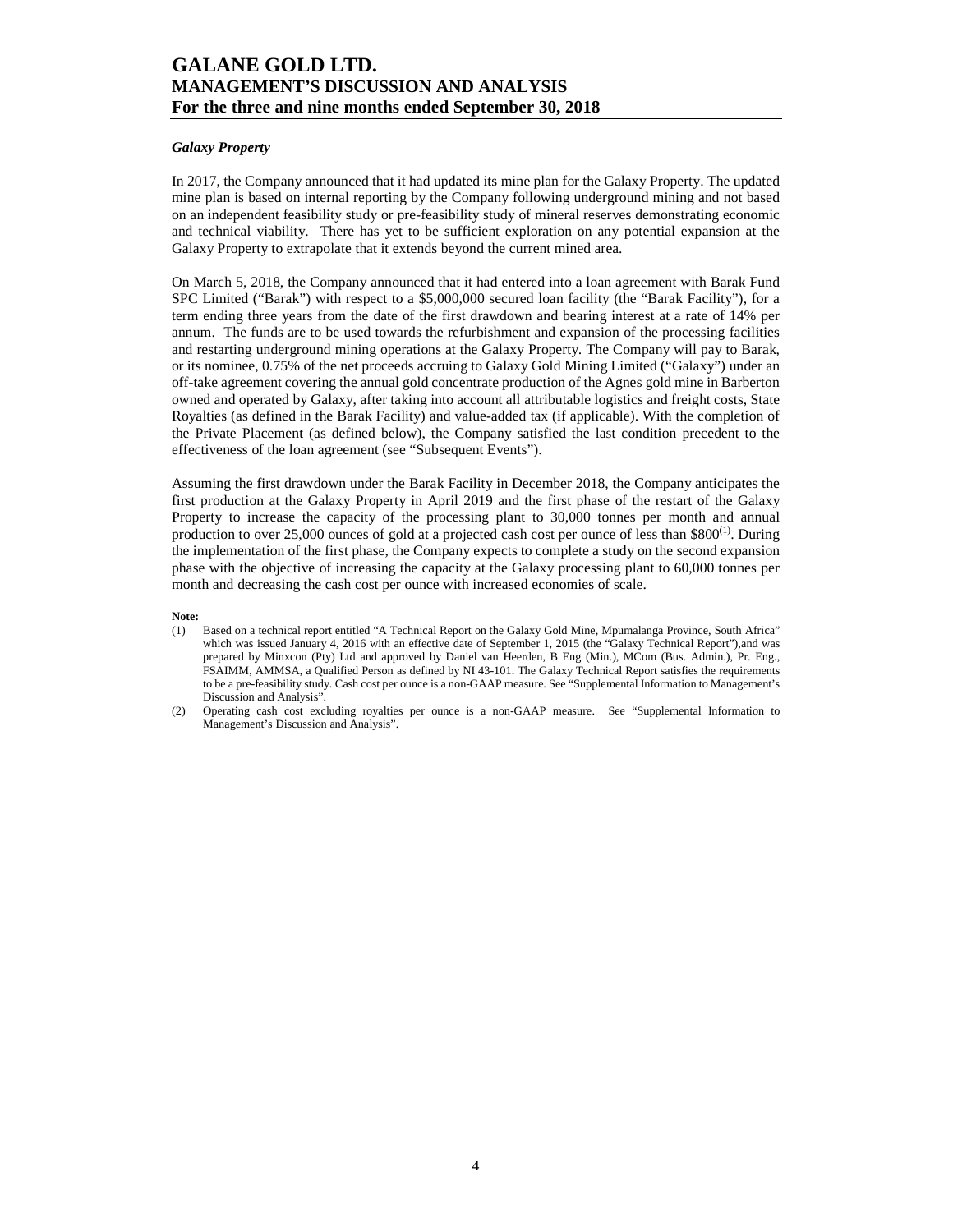### **DISCUSSION OF OPERATIONS**

#### *For the three and nine months ended September 30, 2018*

The following is an analysis of the Company's operating results for the three months ended September 30, 2018 ("Q3 2018") and the nine months ended September 30, 2018 ("YTD 2018").

#### *Operating activity:*

Commentary regarding the Company's operating activity during Q3 2018 and YTD 2018 follows:

#### *Mining*

The following table sets forth certain key mining statistics for the Mupane Property:

|                      |               |         | 2018           |        | <b>YTD 2018</b> | 2017    |         |                | <b>YTD 2017</b> |         |
|----------------------|---------------|---------|----------------|--------|-----------------|---------|---------|----------------|-----------------|---------|
|                      |               | Q3      | Q <sub>2</sub> | Q1     |                 | Q4      | Q3      | Q <sub>2</sub> | Q1              |         |
| Mupane (Tau)         | Ore $(t)$     | 114,773 | 97,913         | 88,995 | 301,681         | 115,684 | 108,615 | 79,753         | 61,373          | 365,425 |
|                      | Grade $(g/t)$ | 2.66    | 3.46           | 3.19   | 3.08            | 2.31    | 3.04    | 2.74           | 2.83            | 2.71    |
|                      | Waste (t)     | 17,165  | 18,720         | 14,757 | 50,642          | 10,721  | 16,968  | 14.911         | 9,326           | 51,926  |
| Tekwane              | Ore $(t)$     |         | 3,935          | 9,707  | 13,642          | 23,885  | 9,359   |                | ۰               | 33,244  |
|                      | Grade $(g/t)$ |         | 1.50           | 1.89   | 1.77            | 2.10    | 2.25    |                | ۰               | 2.14    |
|                      | Waste (t)     |         | 9,671          | 36,513 | 46,184          | 36,909  | 20,701  |                | ۰               | 57,610  |
| Low Grade Stockpiles | Ore $(t)$     | 112,554 | 118,721        | 75,691 | 306,966         | 87,405  | 72,687  | 68,481         | 89,371          | 317,944 |
|                      | Grade (g/t)   | 0.94    | 1.04           | 0.90   | 0.92            | 0.82    | 0.89    | 0.87           | 0.82            | 0.85    |

The Company mined from the following two deposits at the Mupane Property during 2018:

- Tau In Q3 2018, the Company continued mining in the main reef of the ore body with 114,773 tonnes at 2.66 g/t being mined (Q3 2017 – 108,615 tonnes at 3.04 g/t). The tonnes for Q3 2018 are relatively consistent with the corresponding quarter in 2017, the result of being in steady state stoping operations since Q3 2017. For YTD 2018, 301,681 tonnes of ore at 3.08 g/t were mined compared to 249,741 tonnes of ore at 2.89 g/t for YTD 2017. The improvement in tonnes was due to being in steady state stoping operations for the entire period, while the grade was reflective of the mine plan prepared by the Company.
- Tekwane In Q3 2018 there was no mining from Tekwane following completion of mining in Q2 2018 (Q3 2017 – 9,359 tonnes at 2.25 g/t). For YTD 2018, 13,642 tonnes at 1.77 g/t (YTD  $2017 - 9,359$  tonnes at 2.25 g/t). The tonnes mined for Q3 2018 and YTD 2018 was consistent with the Company's mine plan and reflective of the impact of the wet season on mining at Tekwane over both 2017 and 2018.

In addition, the Company is currently processing ore from its previously mined low-grade stockpiles and tailings, which are located next to the processing plant at the Mupane Property, Golden Eagle mine and Shashe mining lease. In Q3 2018, it processed 112,554 tonnes at an average grade of 0.94 g/t (Q3 2017  $-72,687$  tonnes at 0.89 g/t) and, for YTD 2018, it processed 306,966 tonnes at 0.92 g/t (YTD 2017 – 230,539 at 0.86  $g$ /t). The increase in tonnes processed reflects the increased throughput capacity with the inclusion of the Shashe tailings with a low grind index and increased grade.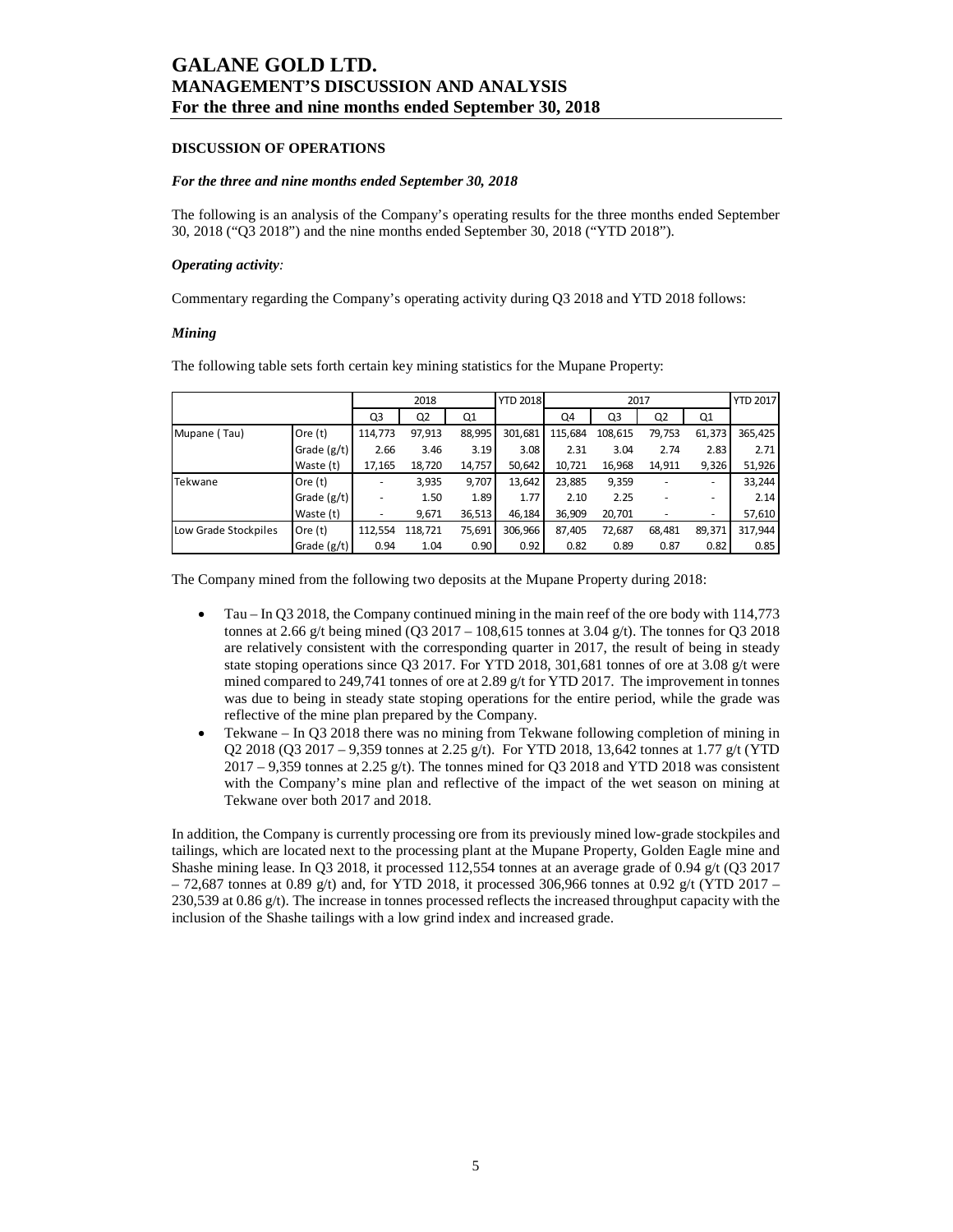### *Processing*

The following table sets forth certain key processing statistics at the Mupane Property:

|                       |       | 03 2018 02 2018 01 2018 |       | <b>YTD</b> |       | 04 2017   03 2017   02 2017   01 2017 |       |       | <b>YTD</b> |
|-----------------------|-------|-------------------------|-------|------------|-------|---------------------------------------|-------|-------|------------|
|                       |       |                         |       | 2018       |       |                                       |       |       | 2017       |
| Ore milled (000 t)    | 221   | 214                     | 179   | 615        | 228   | 202                                   | 151   | 159   | 740        |
| Head grade $(g/t)$    | 1.87  | 2.19                    | 2.09  | 2.04       | 1.69  | 2.04                                  | 1.81  | 1.36  | 1.75       |
| Recovery (%)          | 64.2% | 66.8%                   | 63.5% | 65.1%      | 71.3% | 72.0%                                 | 76.3% | 61.6% | 70.3%      |
| Gold production (oz.) | 8.545 | 10.088                  | 7.649 | 26.282     | 8.812 | 9.535                                 | 6.709 | 4.298 | 29.354     |

Gold production in Q3 2018 was 8,545 ounces compared to 9,535 ounces in Q3 2017. The average grade of 1.87 g/t was below the average grade of 2.04 g/t for Q3 2017, with ore feed from lower grade sections of Tau underground, no feed from Tekwane during Q3 2018, offset by an increase in the feed grade from the low-grade stockpiles with the inclusion of the Shashe tailings. The recovery of 64.2% for Q3 2018 was below the Q3 2017 recovery of 72.0%, impacted by the variable mineralogy within the ore feed realizing lower overall recoveries for the quarter. Trials have commenced in Q4 2018 to investigate if there is an opportunity to increase overall recovery while feeding material with variable mineralogy. Ore milled for Q3 2018 of 221kt was an improvement on Q3 2017 of 202kt or ore milled, with greater stope ore availability and increased mill efficiency with the inclusion of Shashe tailings with a low grind index.

Gold production for YTD 2018 was 26,282 ounces compared to 20,542 ounces for YTD 2017. The grade for YTD 2018 of 2.04 g/t (YTD 2017 – 1.76 g/t) was reflective of the additional stope ore available from Tau, while the recovery of 65.1% (YTD 2017 – 70.0%) was adversely impacted by the variable mineralogy within the ore body, and the ball mill being offline for the entirety of Q1 2018, affecting the grind size, and overall recoveries for the year to date. The increase in feed tonnes for YTD 2018 of 615kt (YTD 2017 – 512kt) with greater stope ore availability and increased mill efficiency with the throughput issues from the prior year fully resolved.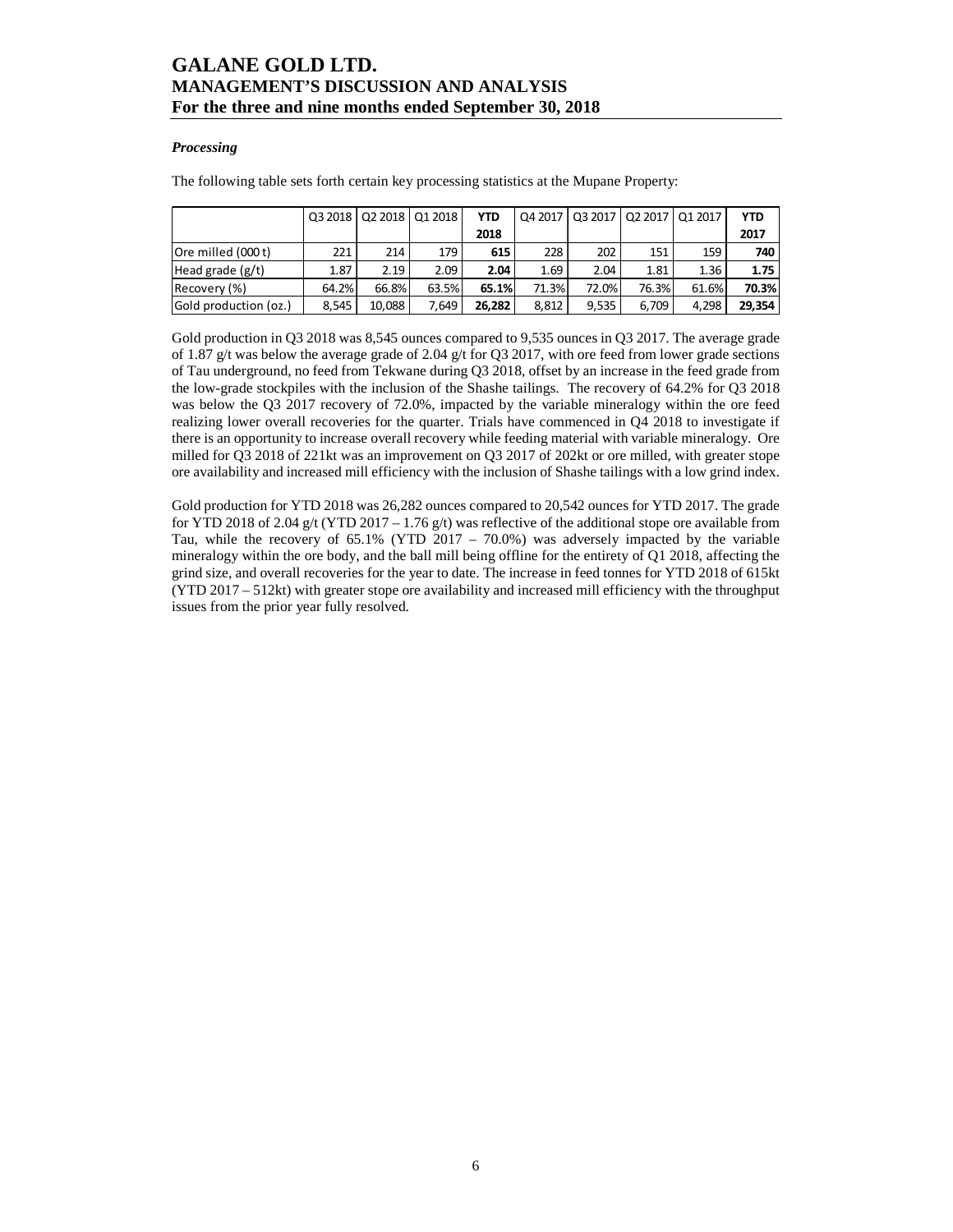#### *Revenue and earnings from mining operations*

The table below outlines the revenue and earnings from mining operations on a total dollar basis, and on a per ounce of gold sold basis:

|                                                                      | Q3 2018 |        | Q <sub>2</sub> 2018 | Q1 2018     | <b>YTD 2018</b> |        |  |
|----------------------------------------------------------------------|---------|--------|---------------------|-------------|-----------------|--------|--|
| Revenue $(000)$                                                      | \$      | 10,555 | \$<br>13,170        | \$<br>9,908 | \$              | 33,633 |  |
| Gold sold (oz.)                                                      |         | 8,837  | 10,259              | 7,562       |                 | 26,658 |  |
| Earnings (Loss) from<br>mining operations<br>(000)                   | \$      | (805)  | \$<br>2,191         | \$<br>274   | \$              | 1,660  |  |
| Operating cash cost<br>excluding royalties<br>$(\frac{5}{oz})^{(1)}$ | \$      | 1,011  | \$<br>905           | \$<br>976   | \$              | 960    |  |

|                                                                           | O <sub>3</sub> 2017 |        |    | O <sub>2</sub> 2017 | Q1 2017       | <b>YTD 2017</b> |        |  |
|---------------------------------------------------------------------------|---------------------|--------|----|---------------------|---------------|-----------------|--------|--|
| Revenue $(000)$                                                           | \$                  | 11,801 | \$ | 8,212               | \$<br>6,728   | \$              | 26,741 |  |
| Gold sold (oz.)                                                           |                     | 9,251  |    | 6,545               | 5,531         |                 | 21,327 |  |
| Earnings (Loss) from<br>mining operations<br>(000)                        | \$                  | 1,813  | \$ | 86                  | \$<br>(2,533) | \$              | (634)  |  |
| Operating cash cost<br>excluding royalties<br>$(\frac{\csc(1)}{2})^{(1)}$ | \$                  | 723    | \$ | 943                 | \$<br>1,448   | \$              | 947    |  |

**Note:** (1)

(1) Operating cash cost excluding royalties per ounce is a non-GAAP measure. See "Supplemental Information to Management's Discussion and Analysis".

In the three months ended September 30, 2018, the Company generated \$10.6 million in revenue from the sale of 8,837 ounces of gold plus incidental silver at an average combined price of \$1,194 per ounce and a loss from mining operations of \$0.8 million. This compares to \$11.8 million in revenue from the sale of 9,251 ounces of gold plus incidental silver at an average combined price of \$1,276 per ounce and earnings from mining operations of \$1.8 million in Q3 2017.

The reason for the change in earnings from mining operations from Q3 2018 to Q3 2017 is a result of several factors:

- Gold sales for Q3 2018 were 414 ounces less than in Q3 2017, compounded by a decrease in the average combined price for gold and incidental silver achieved between the two quarters of \$82 per ounce. As a result, revenue was lower by \$1.2 million for Q3 2018. The reasons for the decrease in ounces sold are discussed under "Mining" and "Processing" above.
- Mining costs in Q3 2018 were \$3.7 million compared to \$3.1 million in Q3 2017. The increase in cost is due to the additional tonnes mined at Tau, an increase in operational reef development at Tau, with an additional 201 metres for the quarter and an increase in rehandle tonnes for low grade stockpiles.
- Processing costs were \$5.3 million for Q3 2018, compared to \$3.5 million for Q3 2017. The actual tonnes milled increased from 202,060 tonnes in Q3 2017 to 221,156 tonnes in Q3 2018, representing a \$0.4 million increase in the costs for the current quarter. The remaining increase in costs were due to the increased cost and consumption of cyanide \$0.5 million, grinding media \$0.3 million, and mill liners \$0.3 million, and increase in power consumption \$0.2 million.
- General and administration costs in Q3 2018 were \$0.9 million, consistent with the costs for Q3 2017.
- Depreciation and amortization of \$1.4 million was recognized in Q3 2018 compared to \$2.4 million for Q3 2017.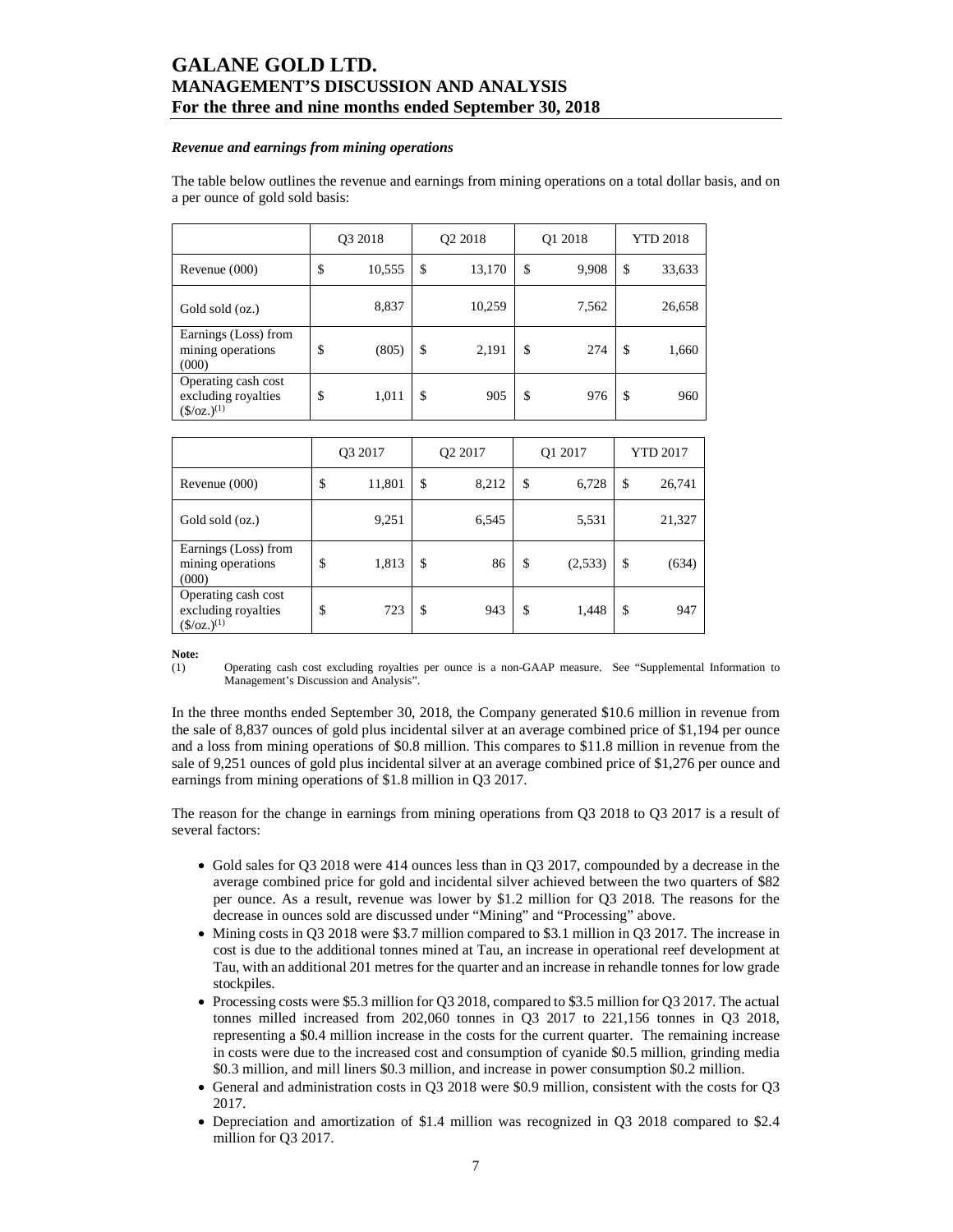As a result of the above factors the operating cash cost per ounce excluding royalties in Q3 2018 was \$1,011 compared to \$723 per ounce in Q3 2017. Cash cost per ounce is a non-GAAP measure. See "Supplemental Information to Management's Discussion and Analysis".

YTD 2018, the Company generated \$33.6 million in revenue from the sale of 26,658 ounces of gold plus incidental silver at an average combined price of \$1,261 per ounce and earnings from mining operations of \$1.7 million. YTD 2017, the Company generated \$26.7 million in revenue from the sale of 21,327 ounces of gold plus incidental silver at an average combined price of \$1,254 per ounce and a loss from mining operations of \$0.6 million.

The reason for the change in earnings from mining operations from YTD 2018 to YTD 2017 is a result of several factors:

- Gold sales for YTD 2018 were 5,331 ounces more than YTD 2017, compounded by an increase in the average combined price for gold and incidental silver achieved between the two periods of \$7 per ounce. As a result, revenue was an additional \$6.9 million for YTD 2018. The reasons for the increase in ounces sold are discussed under "Mining" and "Processing" above.
- Mining costs for YTD 2018 were \$10.4 million compared to \$8.0 million for YTD 2017. The increase in cost is due to the additional tonnes mined at Tau underground, an increase in rehandle tonnes from low grade stockpiles and additional mining at Tekwane for YTD 2018.
- Processing costs increased to \$14.3 million for YTD 2018 from \$11.3 million for YTD 2017. The actual tonnes milled increased from 512,416 tonnes for YTD 2017 to 614,619 tonnes for YTD 2018, representing \$2.5 million of increased costs for YTD 2018.
- General and administration costs for YTD 2018 were \$2.9 million, consistent with YTD 2017 spend of \$2.8 million.
- Depreciation and amortization of \$4.3 million was recognized for YTD 2018, compared with YTD 2017 of \$5.3 million.

As a result of the above factors, the operating cash cost per ounce (excluding royalties) for YTD 2018 was \$960 per ounce compared to \$947 per ounce YTD 2017. Cash cost per ounce is a non-GAAP measure. See "Supplemental Information to Management's Discussion and Analysis".

### *Results*

The Company's earnings (loss) comprised of:

|                              | O <sub>3</sub> 2018 | <b>YTD 2018</b>  | O <sub>3</sub> 2017 |            |    | <b>YTD 2017</b> |  |
|------------------------------|---------------------|------------------|---------------------|------------|----|-----------------|--|
| Earnings (Loss) from mining  | \$<br>(805, 023)    | \$<br>1,659,653  | \$                  | 1,813,351  | \$ | (634, 323)      |  |
| operations                   |                     |                  |                     |            |    |                 |  |
| <b>Exploration costs</b>     | (66, 928)           | (184, 913)       |                     | (57, 021)  |    | (142, 246)      |  |
| Corporate general and        |                     |                  |                     |            |    |                 |  |
| administrative costs         | (733,743)           | (1,906,618)      |                     | (498,060)  |    | (1,321,781)     |  |
| Stock-based compensation     | (43, 192)           | (167, 111)       |                     | (74, 338)  |    | (206, 285)      |  |
| Foreign exchange gain (loss) | 457,524             | 1,091,177        |                     | 71,984     |    | (394, 910)      |  |
| Interest on long term debt   | (60,001)            | (178, 551)       |                     | (450, 636) |    | (908, 526)      |  |
| Galaxy on-going costs        | 94,412              | (354, 013)       |                     | 653,384    |    | 34,248          |  |
| Other (expenses) income      | (12, 415)           | (17,029)         |                     | 2,132      |    | 7,678           |  |
| Other financing costs        | (89,399)            | (275,052)        |                     | (174, 535) |    | (740, 380)      |  |
|                              |                     |                  |                     |            |    |                 |  |
|                              | \$<br>(1,258,765)   | \$<br>(332, 457) | \$                  | 1,286,261  | \$ | (4,306,525)     |  |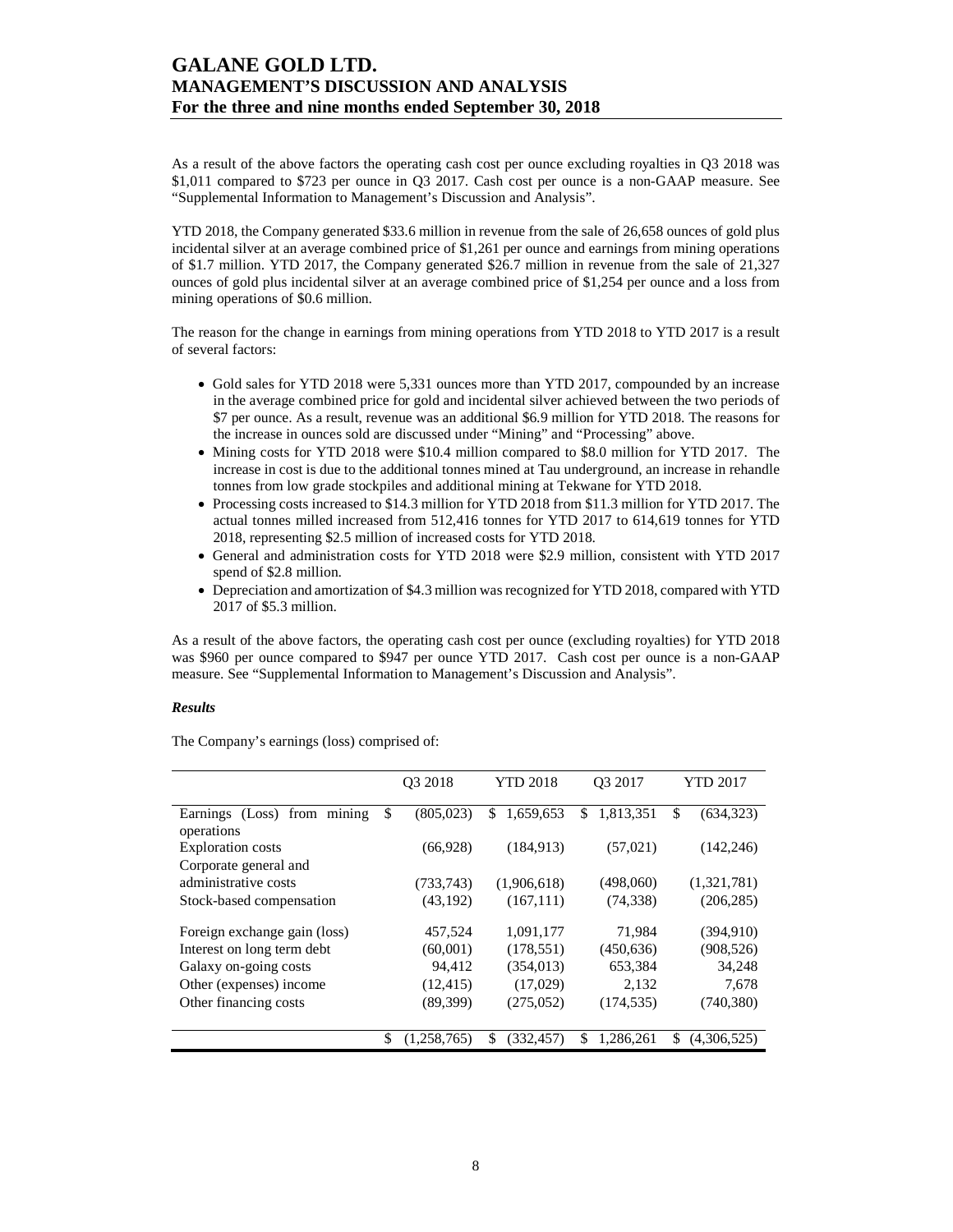Galaxy ongoing costs for YTD 2018 represents the net cost incurred to idle Galaxy's plant while progress on the project has been slowed, net of \$0.4 million in creditor and shareholder loans that have prescribed under South African law, allowing for long outstanding debts to be written off if they meet certain criteria. For YTD 2017 there was no prescription of creditor or shareholder loans.

|                    | O <sub>3</sub> 2018 |         |    | <b>YTD 2018</b> | O <sub>3</sub> 2017 | <b>YTD 2017</b> |           |  |
|--------------------|---------------------|---------|----|-----------------|---------------------|-----------------|-----------|--|
|                    |                     |         |    |                 |                     |                 |           |  |
| Professional fees  | \$                  | 230,560 | \$ | 502,759         | \$<br>231.968       | \$              | 471,540   |  |
| Management fees to |                     |         |    |                 |                     |                 |           |  |
| officers           |                     | 294,320 |    | 906,849         | 171,494             |                 | 516,515   |  |
| Investor relations |                     | 59,166  |    | 85,431          | 8,570               |                 | 18,146    |  |
| Corporate general  |                     |         |    |                 |                     |                 |           |  |
| and administration |                     | 149,697 |    | 411,579         | 86,028              |                 | 315,580   |  |
|                    | \$                  | 733,743 | \$ | 1,906,618       | \$<br>498,060       | S               | 1,321,781 |  |

Corporate general and administration costs are comprised of the following:

### **SUMMARY OF FINANCIAL POSITION**

Selected Consolidated Statement of Financial Position Data:

|                            | September 30, | June 30,     | March 31.   | December 31.   |
|----------------------------|---------------|--------------|-------------|----------------|
|                            | 2018          | 2018         | 2018        | 2017           |
|                            | \$            | \$           | \$          |                |
|                            |               |              |             |                |
| Total current assets       | 8,635,671     | 10,032,561   | 8,530,210   | 8,906,012      |
| Total current liabilities  | 10.347.024    | 11,052,174   | 11,885,613  | 19,784,067     |
| Working capital            | (1,711,353)   | (1,019,613)  | (3,355,403) | (10, 878, 055) |
| Mining assets              | 35,608,850    | 36, 366, 842 | 36,839,800  | 37,645,844     |
| Non-current liabilities    | 19,971,442    | 20,205,601   | 20,800,825  | 12,676,388     |
| Total shareholders' equity | 13,926,055    | 15, 141, 628 | 12,683,572  | 14,091,401     |

|                            | September 30.  | June 30,     | March 31.      | December 31. |
|----------------------------|----------------|--------------|----------------|--------------|
|                            | 2017           | 2017         | 2017           | 2016         |
|                            | \$             | \$           | \$             |              |
|                            |                |              |                |              |
| Total current assets       | 8,310,348      | 7,408,107    | 7,473,036      | 9,119,240    |
| Total current liabilities  | 19,968,563     | 22,294,894   | 20,600,653     | 17,661,577   |
| Working capital            | (11, 658, 215) | (14,886,787) | (13, 127, 617) | (8,542,337)  |
| Mining assets              | 35.946.031     | 37.849.520   | 38,830,793     | 39.508.176   |
| Non-current liabilities    | 12,338,333     | 12,373,848   | 13,882,341     | 14,944,366   |
| Total shareholders' equity | 11,949,483     | 10,588,885   | 11,820,835     | 16,021,973   |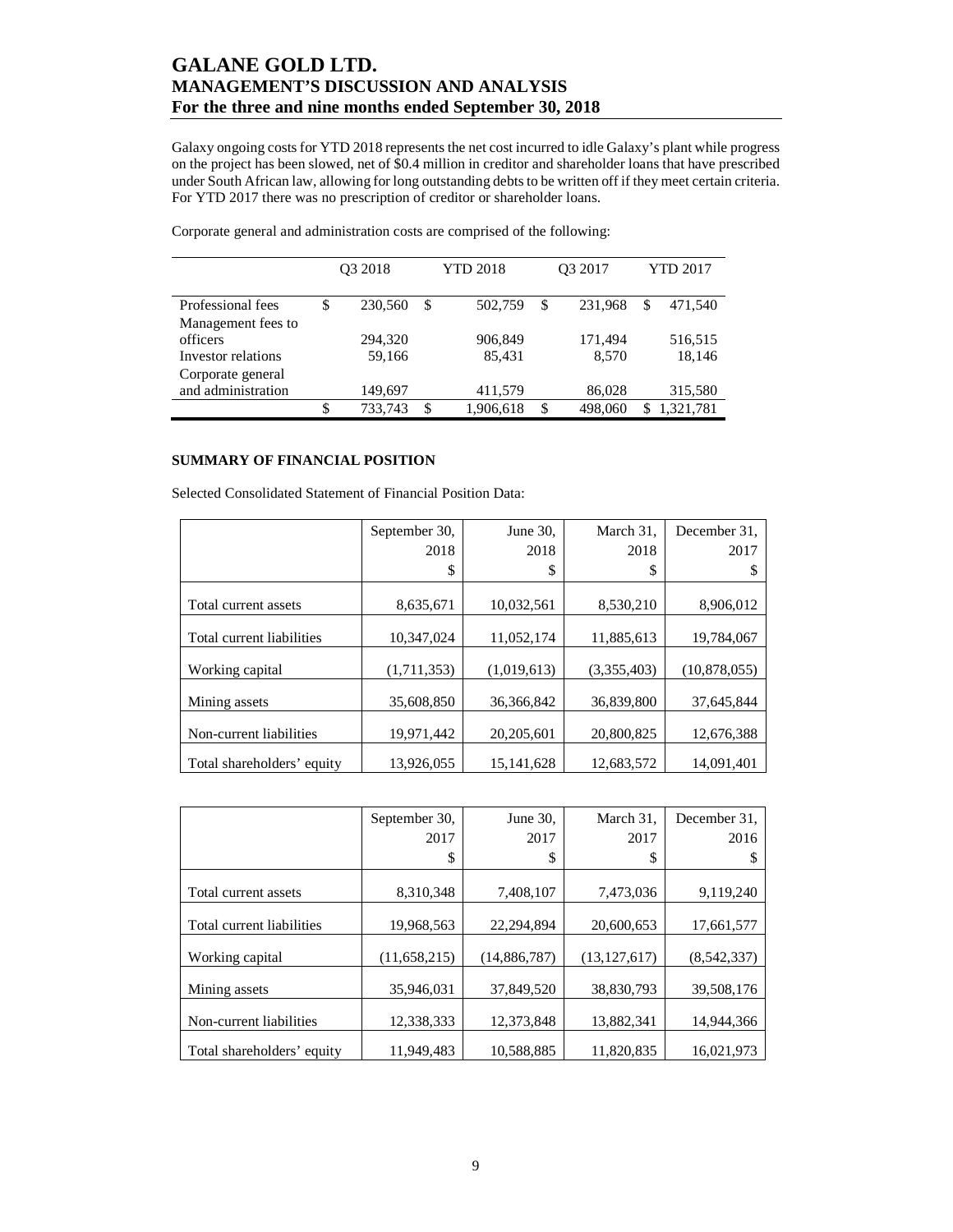In Q3 2018 there was a working capital deficiency of \$1.7 million, an increase of \$0.7 million from Q2 2018. The increase in working capital deficiency was mainly due to the following movements in total current liabilities and cash balance:

- A cash balance decrease of \$0.6 million.
- A decrease in inventories of \$0.6 million with gold in process decreasing \$0.3 million, stores inventory decreasing \$0.2 million and ore stockpiles decreasing \$0.1 million.
- A decrease in accounts receivable of \$0.1 million.
- A decrease in trade payables and accrued liabilities of \$0.8 million comprised of a decrease of \$0.4 million for the prescription of Galaxy creditors in accordance with South African law, and payment of some historic creditor balances, a decrease in Mupane creditors of \$0.6 million, offset by an increase in Corporate creditors of \$0.2 million including costs associated with financing and M&A activity.
- An increase of \$0.1 million in interest bearing loans and borrowings in Q3 2018. The increase was due to a \$0.2 million increase in deferred Government of Botswana royalties moving from non-current liabilities, offset by a decrease of \$0.1 million for capital lease obligations repaid during the quarter.

In Q3 2018, non-current liabilities decreased by \$0.2 million, with a \$0.2 million decrease in deferred royalties transferred to current liabilities.

Total shareholders' equity in Q3 2018 decreased by \$1.2 million primarily as a result of the net loss for the quarter of \$1.3 million.

For YTD 2018, the Company's working capital deficiency decreased \$9.2 million from the year ended December 31, 2017. The increase in working capital was mainly due to the following movements:

- An increase in the cash balance of \$0.5 million.
- A decrease in inventories of \$0.8 million, with a decrease in ore stockpiles of \$0.4 million as the Company processed the low grade stockpiles at the Mupane Property, a decrease of \$0.3 million in gold in process and a decrease of \$0.1 million in stores inventory.
- A decrease in trade payables and accrued liabilities of \$1.7 million comprised of a decrease of \$0.9 million for the prescription of Galaxy creditors in accordance with South African law, payment of some historic creditor balances and the impact from the depreciation of the South African Rand for YTD 2018, and a decrease of \$0.8 million in Mupane creditors.
- A decrease of \$7.7 million in interest bearing loans and borrowings resulting from a decrease of \$7.4 million for Government of Botswana royalties transferred to non-current, and a decrease of \$0.3 million for capital lease obligations.

For YTD 2018, non-current liabilities increased by \$7.4 million with the \$7.3 million for Government of Botswana royalties re-allocated to non-current liabilities, an increase of \$0.2 million in the debentures due to capitalised interest, and a decrease of \$0.1 million in the rehabilitation provision.

Total shareholders' equity for YTD 2018 decreased by \$0.2 million primarily due to the loss for the year to date of \$0.3 million.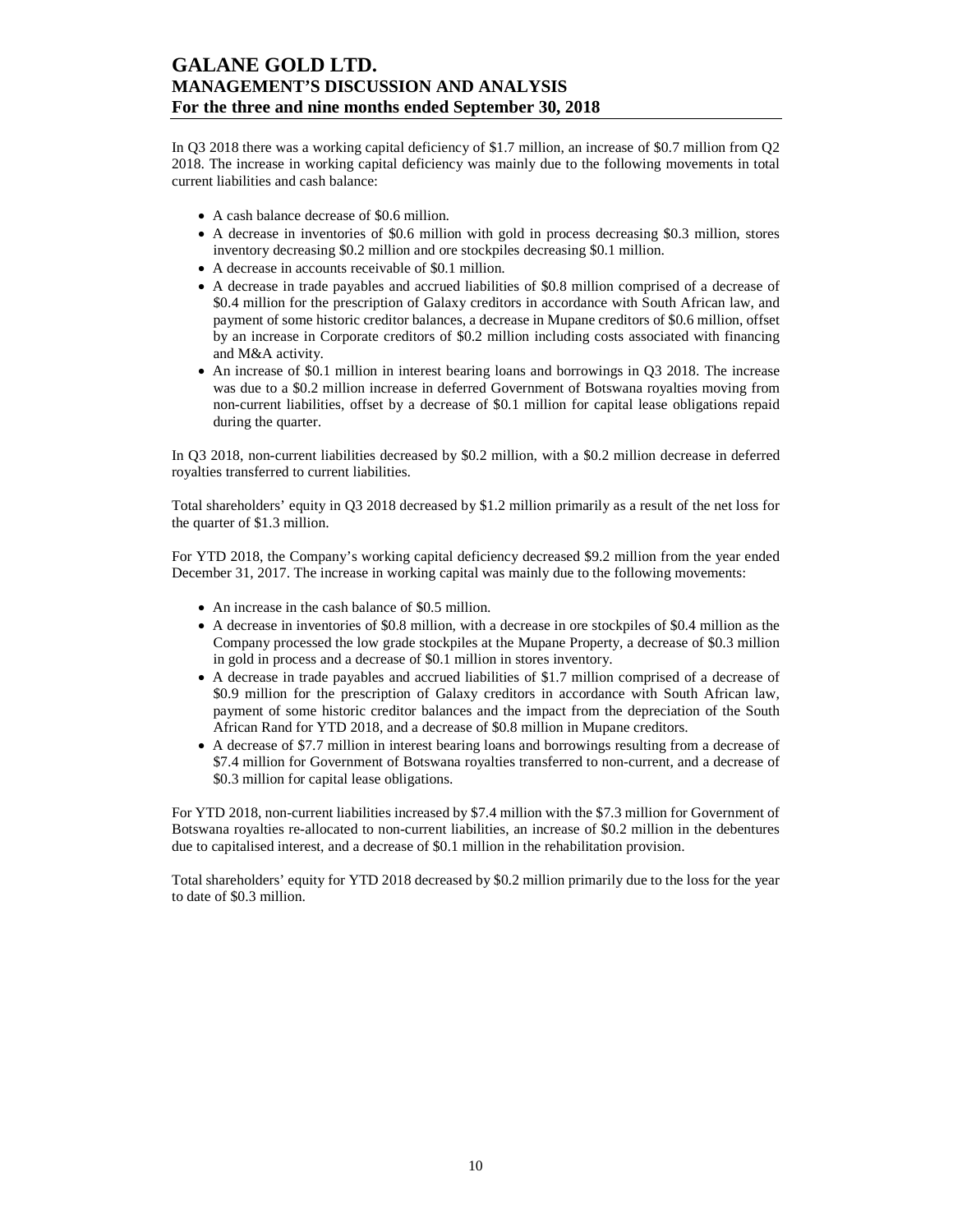### **LIQUIDITY AND CAPITAL RESOURCES**

The Company defines capital as consisting of shareholders' equity, being comprised of issued capital stock, contributed surplus and deficit and long-term debt. The Company's objectives when managing capital are primarily to support the creation of shareholder value, but also to ensure that the Company is able to meet its financial obligations as they become due. The Company has not declared or paid any dividends on its Common Shares.

In order to fund the business activities intended in its current business plan, management expects that the Company's mining operations will continue to provide positive cash flow from its operations that is more than sufficient to support its corporate expenses, capital expenditure requirements and exploration activities. As described above under "Summary of Financial Position", at September 30, 2018, the Company had a working capital deficiency of \$1.7 million and generated \$3.5 million in cash flow from operations for the nine months ended September 30, 2018.

The revenue of the Company is dependent upon the spot price of gold. At the current level of operating costs, the Company will continue to generate positive cash flow on an annual basis from operations even if there was a 10% reduction in the spot price of gold as at the date of this MD&A.

The Company's officers and senior management take full responsibility for managing the Company's capital and do so through monthly meetings and regular review of financial information. The Company's Board of Directors is responsible for overseeing this process.

On March 5, 2018, the Company announced that it had entered into the Barak Facility. The funds are to be used towards the refurbishment and expansion of the processing facilities and restarting underground mining operations at the Galaxy Property. The conditions precedent under the Barak Facility have now been completed and the Company expects the first drawdown of funds in December 2018. See "Outlook" above.

### *Liquidity risk*

As at September 30, 2018, the Company had a working capital deficiency of \$1.7 million compared to a deficiency of \$10.9 million at December 31, 2017. Included in working capital as at December 31, 2017 was \$8.4 million due to the government of Botswana relating to outstanding royalty payments, the majority of which has been transferred to long term liabilities based on an agreement with the government of Botswana.

The strength in gold prices and improved operating performance at the Mupane mine have had a positive impact on the Company's operating results, resulting in earnings from mining operations of \$1.7 million for the nine month period ended September 30, 2018, compared to a loss of \$0.6 million for the same period in 2017. Cash flow generated from operations for the nine months ended September 30, 2018 was \$3.5 million and the Company expects to be able to meet its obligations as they fall due for at least the next 12 months from cash generated from operations.

The current commodity price and exchange rate environment can be volatile which may have an impact on the Company's cash flows. Despite the higher gold price currently being realized, the Company continues to review its near term operating plans and to take steps to reduce costs and maximize cash flow generated from operations.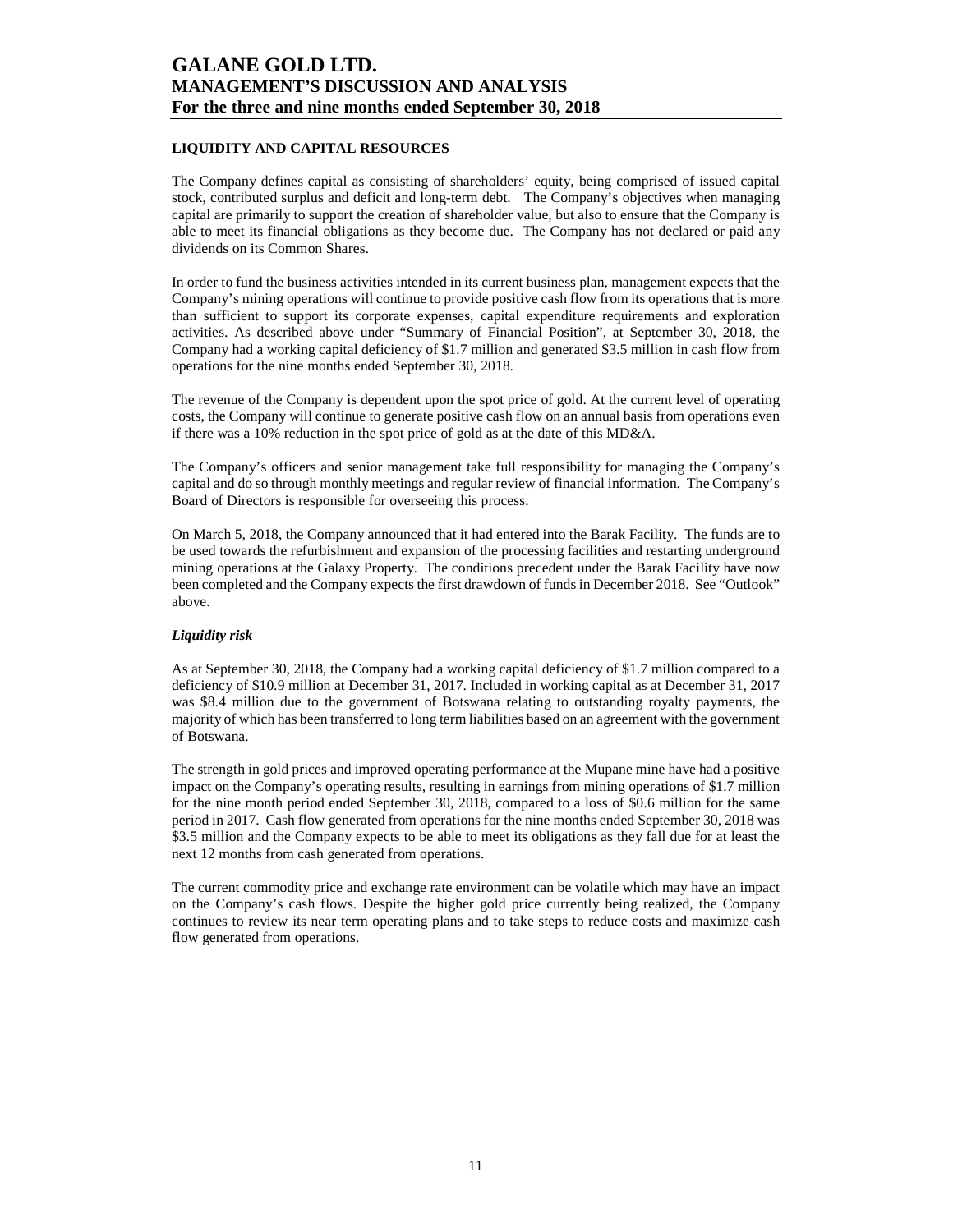### **SUMMARY OF QUARTERLY RESULTS**

The following table summarizes the Company's selected quarterly information for each of the eight most recently completed quarters:

|                                     |               | Three months ended |             |              |
|-------------------------------------|---------------|--------------------|-------------|--------------|
|                                     | September 30, | June 30,           | March 31,   | December 31, |
|                                     | 2018          | 2018               | 2018        | 2017         |
|                                     | \$            | S                  | S           | S            |
| Revenue                             | 10,555,280    | 13,169,757         | 9,907,949   | 10,555,110   |
| Total mining costs                  | (11,360,303)  | (10, 978, 749)     | (9,634,281) | (8,189,893)  |
| Non-mining expenses                 | (453,742)     | 208,143            | (1,746,510) | (401, 662)   |
| (Loss) earnings                     | (1,258,765)   | 2,399,151          | (1,472,842) | 1,963,555    |
| (Loss) earnings per share           |               |                    |             |              |
| Basic                               | (0.01)        | 0.02               | (0.01)      | 0.01         |
| Fully diluted                       | (0.01)        | 0.02               | (0.01)      | 0.01         |
| Total assets at end of quarter      | 44,244,521    | 46,399,403         | 45,370,010  | 46,551,856   |
| Total liabilities at end of quarter | 30,318,466    | 31,257,775         | 32,686,438  | 32,460,455   |
| Total equity at end of quarter      | 13,926,055    | 15, 141, 628       | 12,683,572  | 14,091,401   |

|                                     |               | Three months ended |             |               |
|-------------------------------------|---------------|--------------------|-------------|---------------|
|                                     | September 30, | June $30$ ,        | March 31,   | December 31.  |
|                                     | 2017          | 2017               | 2017        | 2016          |
|                                     | S             | S                  | S           | S             |
| Revenue                             | 11,800,622    | 8,212,225          | 6,727,699   | 7,576,243     |
| Total mining costs                  | (9,987,271)   | (8, 126, 615)      | (9,260,983) | (9, 296, 791) |
| Non-mining expenses                 | (527,090)     | (1,415,045)        | (1,730,067) | (1,076,594)   |
| Earnings (loss)                     | 1,286,261     | (1,329,435)        | (4,263,351) | (2,797,142)   |
| Earnings (loss) per share           |               |                    |             |               |
| <b>Basic</b>                        | 0.01          | (0.01)             | (0.03)      | (0.02)        |
| Fully diluted                       | 0.01          | (0.01)             | (0.03)      | (0.02)        |
| Total assets at end of quarter      | 44,256,379    | 45,257,627         | 46,303,829  | 48,627,916    |
| Total liabilities at end of quarter | 32,306,896    | 34,668,742         | 34,482,994  | 32,605,943    |
| Total equity at end of quarter      | 11,949,483    | 10,588,885         | 11,820,835  | 16,021,973    |

**Note:** 

(1) Information for all periods is presented in accordance with IFRS applicable to interim financial reporting and in U.S. dollars.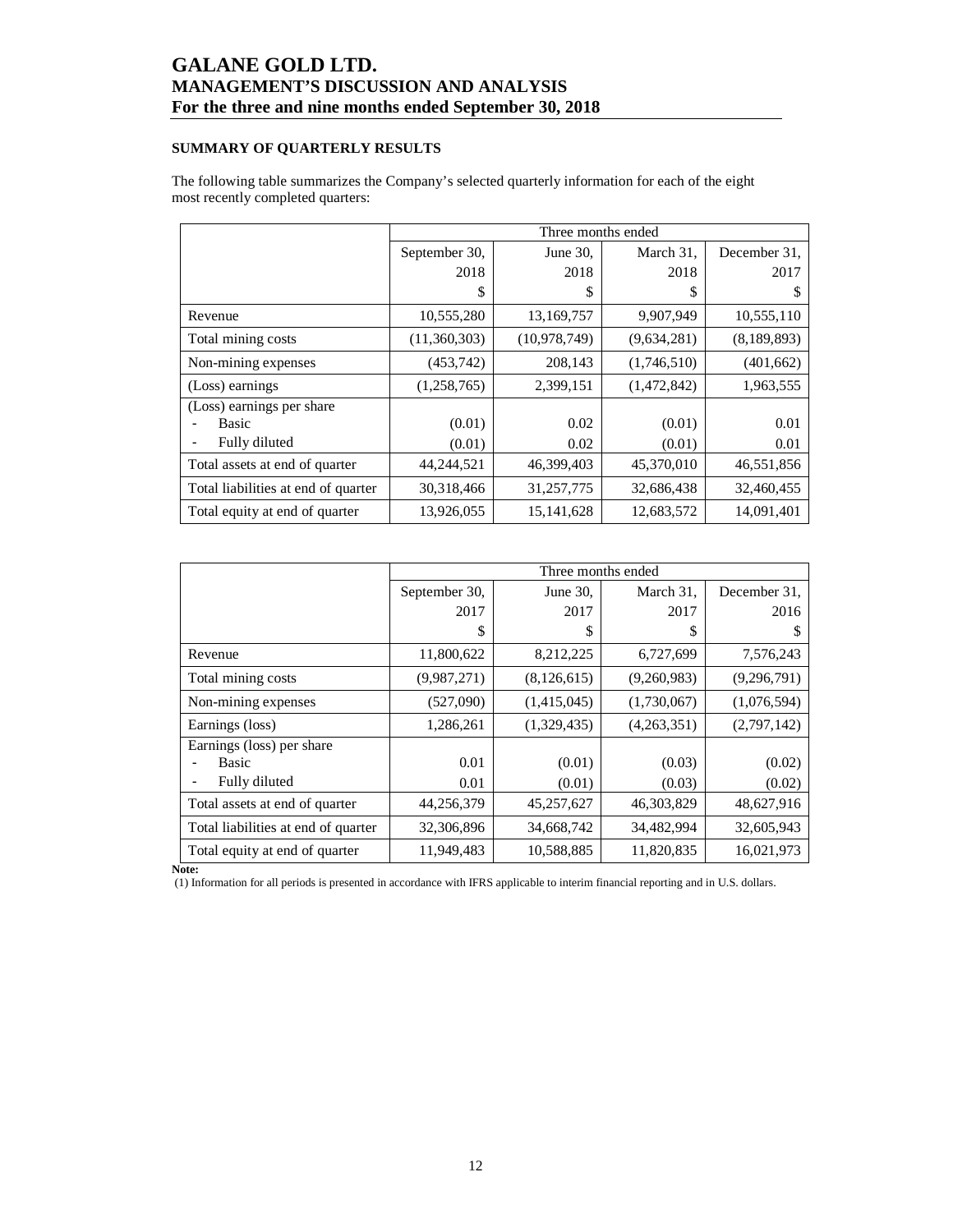### **FINANCIAL INSTRUMENTS**

The Company's financial instruments consist of cash, trade and other receivables, accounts payable and accrued liabilities, interest bearing loans and borrowing, and warrants denominated in foreign currencies. The fair value of the Company's trade and other receivables, and accounts payable and accrued liabilities approximate their carrying value. The Company's interest bearing loans and borrowings are recorded at amortized cost using the effective interest rate method.

Credit risk is the risk that one party to a financial instrument will cause a loss for the other party by failing to discharge an obligation. The Company is subject to normal industry credit risks. The Company currently has no trade receivables for the purchase of the gold it produces, and the other receivable balance consists of amounts outstanding on tax credits from governmental authorities, each of which are expected to be paid in the near term at face value. The Company's exposure to credit risk is minimal.

Liquidity risk is the risk that an entity will encounter difficulty in meeting obligations associated with financial liabilities. The Company's approach to managing liquidity risk is to ensure that it will have sufficient liquidity to meet liabilities when due. As at September 30, 2018, the Company had current assets of \$8,635,671 (December 31, 2017 - \$8,906,012) to settle current liabilities of \$10,347,024 (December 31, 2017 - \$19,784,067). All of the Company's financial liabilities have contractual maturities of less than 60 days and are subject to normal trade terms. See "Liquidity and Capital Resources" section for further commentary on the Company's liquidity risks.

Interest risk is the risk that the fair value of future cash flows will fluctuate as a result of changes in market risk.

Currency risk is the risk that the fair value or future cash flows of a financial instrument will fluctuate because of changes in foreign exchange rates. The Company's operations are in Botswana, South Africa and Canada and its functional currency is U.S. dollars. The international nature of the Company's operations results in foreign exchange risk as transactions are denominated in foreign currencies, including the Botswana Pula, the South African Rand and Canadian Dollars. The operating results and the financial position of the Company are reported in U.S. dollars. The fluctuations of the operating currencies in relation to the U.S. dollar will, consequently, have an impact upon the reported results of the Company and may also affect the value of the Company's assets and liabilities. The Company monitors the volatility of foreign exchange rates and will hedge its currency risk if it determines that the need arises.

Market risk is the risk that the fair values of financial instruments or that the Company's future cash flows will fluctuate because of changes in market commodity rates. The Company's efforts are currently focused on the production of gold. As such, the Company's future cash flows and valuation of its future mineral assets will be exposed to market risk on the price fluctuations of gold as a commodity.

#### **ISSUED AND OUTSTANDING SHARE CAPITAL**

The Company's authorized capital consists of an unlimited number of Common Shares, of which 200,804,760 Common Shares are issued and outstanding as of the date of this MD&A. The increase in Common Shares issued and outstanding was due to the closing of a non-brokered private placement (the "Private Placement") on October 1, 2018 of 54,000,000 units (the "Units") at a price of C\$0.05 per Unit for aggregate gross proceeds of C\$2,700,000. Each Unit was comprised of one Common Share and one Common Share purchase warrant (each, a "Warrant").

The Company adopted a stock option plan (the "Option Plan"). Under the terms of the Option Plan, officers, directors, employees and consultants are eligible to receive grants of stock options to purchase Common Shares for a period of up to ten years from the date of grant, provided that the number of Common Shares reserved for issuance may not exceed 10% of the total issued and outstanding Common Shares at the date of the grant. As of the date of this MD&A, subject to the terms of the Option Plan, options to purchase 8,700,000 Common Shares are outstanding and options to purchase 11,380,476 Common Shares are available for grant.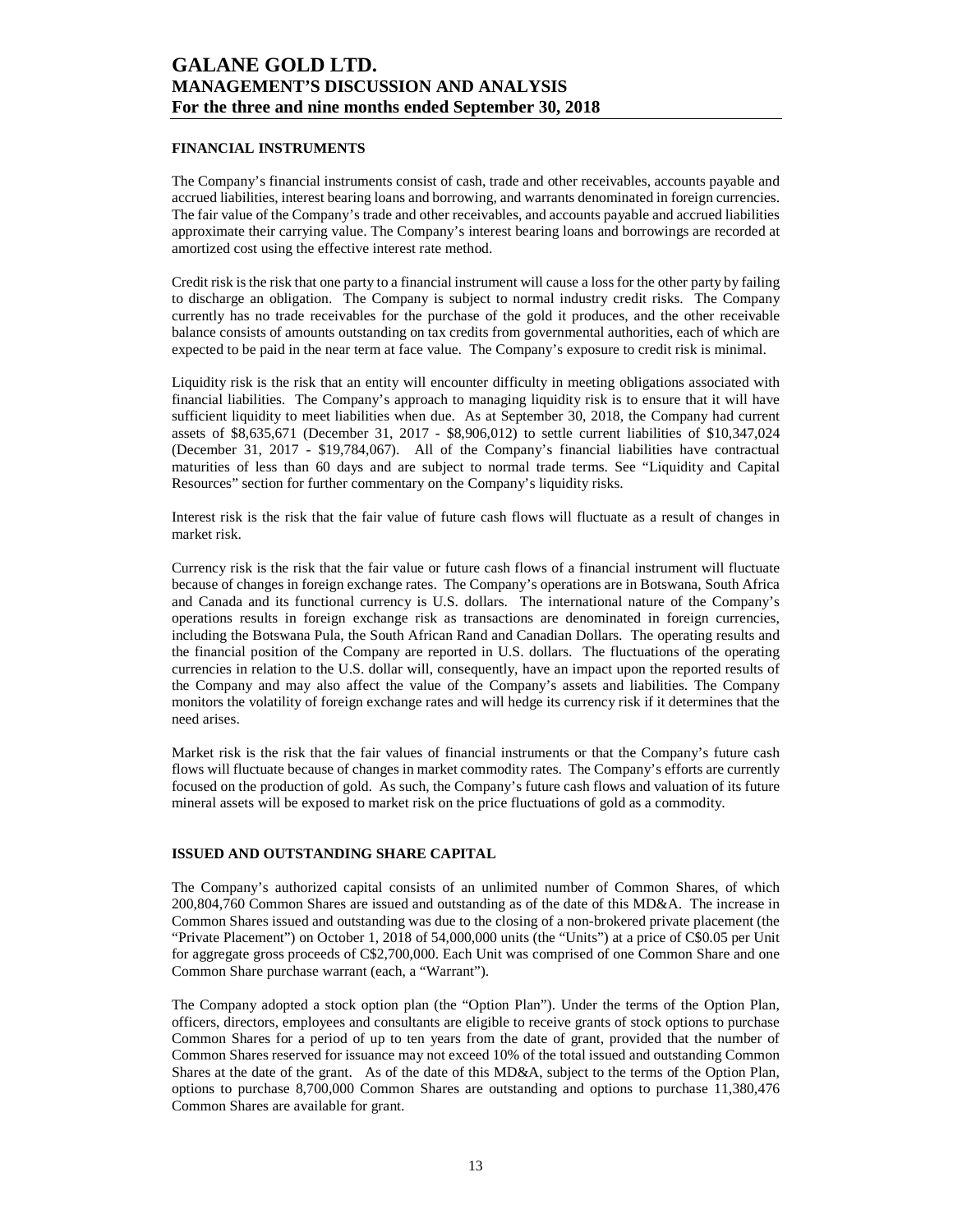The Company adopted a share purchase plan ("SPP") on June 12, 2012. Under the terms of the SPP, each participating officer, director, or employee that has been employed with the Company or its subsidiaries for at least six months is entitled to receive the matching number of Common Shares acquired pursuant to the SPP at no cost to such officer, director or employee. Subject to certain conditions, such deferred matching shares will be issued to the participating officers, directors or employees over a three-year period following the date of the purchase of the qualifying shares. As of the date of this MD&A, the participating officers, directors and employees of the Company are entitled to be issued, subject to the terms of the SPP, no additional deferred matching shares.

The Company adopted a deferred share unit plan (the "DSU Plan") on June 3, 2014. Subject to adjustment in certain circumstances, the maximum aggregate number of Common Shares that may be reserved for issuance pursuant to the DSU Plan is 13,262,888 Common Shares. As of the date of this MD&A, subject to the terms of the DSU Plan, participating officers, directors, employees and consultants of the Company may be issued an aggregate of up to 4,970,046 Common Shares pursuant to outstanding deferred share units awarded under the DSU Plan and 965,782 Common Shares have been issued under the DSU Plan.

In connection with the Galaxy Acquisition, the Company issued warrants exercisable to acquire up to 4,596,614 Common Shares. On November 20, 2017, 4,076,598 warrants expired and on November 16, 2018 the remaining 520,016 warrants expired.

In connection with the Private Placement, the Company issued Warrants exercisable to acquire up to 54,000,000 Common Shares, with each Warrant entitling the holder thereof to acquire one Common Share at an exercise price of C\$0.05 until October 1, 2020. The expiry date of the Warrants can be accelerated by the Company to the date that is 10 business days after the date where the closing price of the Common Shares on the TSX Venture Exchange is higher than C\$0.20 for 10 consecutive trading days, provided such trading days occur four months and one day after the issuance of the Warrants.

### **DEBENTURES**

As part of the Galaxy acquisition in 2015, the Company issued approximately \$2.4 million aggregate principal amount of unsecured convertible debentures (the "Galaxy Debentures") to settle outstanding debt or contractual obligations owed by Galaxy and its subsidiary Galaxy Gold Reefs (Pty) Ltd. The Galaxy Debentures mature on November 20, 2019 and bear 4% interest per annum, accrued and paid at maturity. The principal is convertible at the option of the holder into Common Shares at a price of  $C$0.58<sup>(1)</sup>$  per share, based on a pre-determined exchange rate of \$1.00: C\$1.30. The interest is convertible into Common Shares, based on a pre-determined exchange rate of \$1.00: C\$1.30, at a price per share equivalent to the greater of C\$1.00 and the Discounted Market Price (as defined by the TSX Venture Exchange) at the time of conversion, subject to acceptance of the TSX Venture Exchange.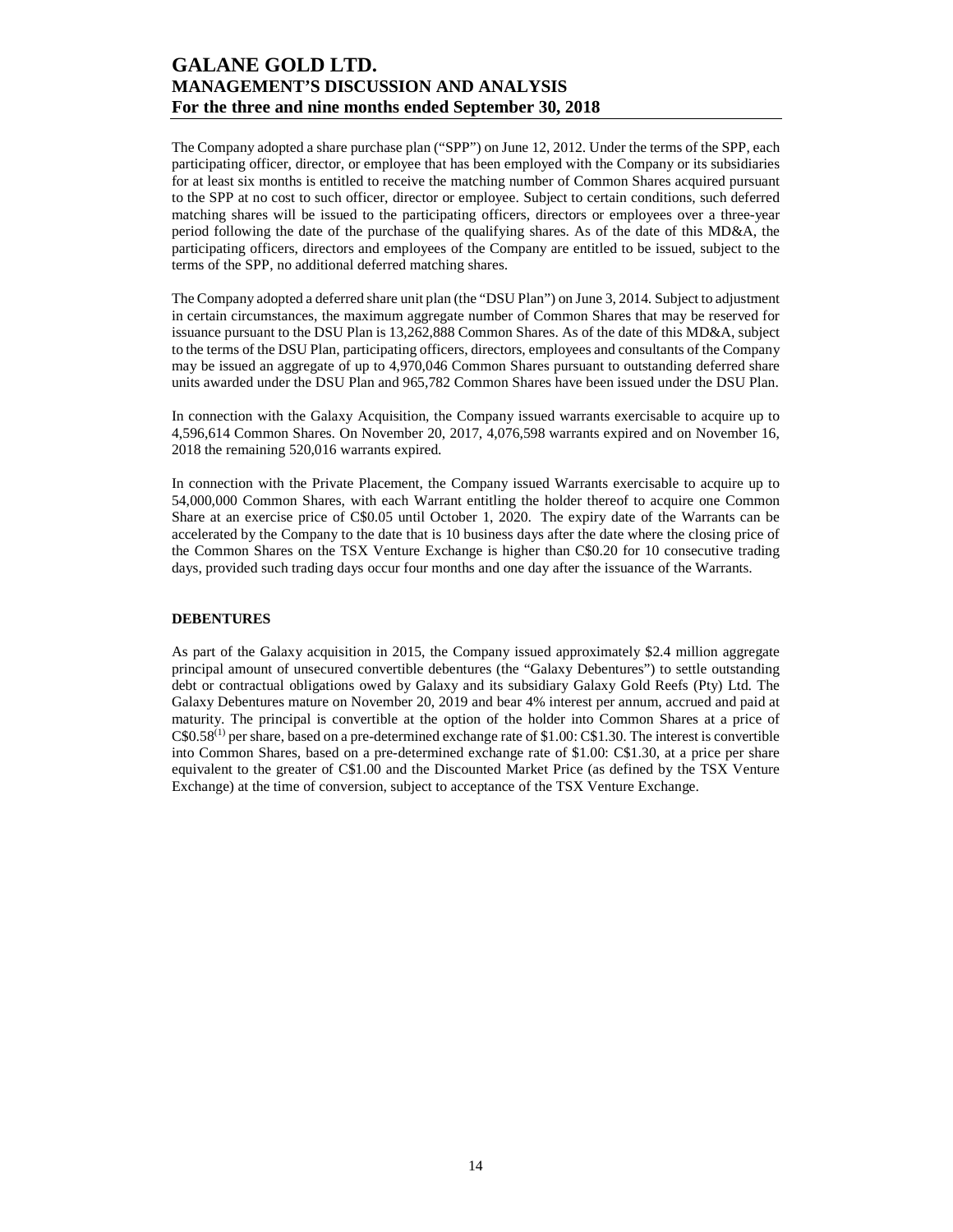In addition, on March 29, 2016, the Company announced that it and its subsidiary, Galaxy, entered into a full and final settlement agreement with Traxys Europe SA, Mine2Market S. à r.l. and certain others (collectively the "Traxys parties") with respect to various outstanding claims arising from the time period when the Traxys parties operated Galaxy's mining operations. In connection with the settlement, the Traxys parties settled their claim for \$4.3 million of indebtedness in exchange for the issuance by the Company of an unsecured convertible debenture of approximately \$3.2 million in aggregate principal (the "Traxys Debenture"). On June 29, 2018, the Company entered into an agreement with applicable Traxys parties to replace the existing Traxys Debenture with an amended and restated debenture (the "A&R Debenture"). Under the terms of the A&R Debenture: (i) the principal is repayable on November 20, 2021 and is convertible at the option of the holder into Common Shares at a price of C\$0.15 per share, based on a pre-determined exchange rate of \$1.00:C\$1.35; (ii) interest is convertible at the option of the holder into Common Shares, based on a pre-determined exchange rate of \$1.00:C\$1.35, at a price equivalent to the greater of C\$0.15 and the Discounted Market Price (as defined in the policies of the TSX Venture Exchange) at the time of conversion; (iii) the Company has a right of forced conversion with respect to the principal where the trading price of the Common Shares exceeds C\$0.15 for 10 consecutive trading days; (iv) the accrued interest to December 31, 2017 becomes payable 7 days after the Company first draws down on the proposed loan facility to be provided to the Company by Barak (see "Outlook" above); and (v) commencing January 1, 2018, interest for a calendar year will be due and payable on March 31 of the subsequent year, with the first such payment being due on March 31, 2019.

(1) The initial conversion price of the Galaxy Debentures was C\$1.00 per share. As a result of the completion of the Rights Offering, the conversion price was adjusted downward to C\$0.58 per share.

### **TRANSACTIONS WITH RELATED PARTIES**

During the three and nine months ended September 30, 2018 and three and nine months ended September 30, 2017, there were no related party transactions.

#### **CHANGES IN ACCOUNTING STANDARDS**

The following accounting standards were adopted for the current year:

**(a)** IFRS 9 Financial Instruments - The Company adopted IFRS 9 on a retrospective basis effective January 1, 2018. The adoption of this standard did not have any measurement impact on prior period financial results or financial position.

Financial instruments are recognized on the date on which the Company becomes a party to the contractual provisions of the financial instrument. The Company classifies its financial instruments in the following categories:

Financial assets at amortized cost – Assets that are held for collection of contractual cash flows where those cash flows represent solely payments of principal and interest are measured at amortized cost. The Company's receivables, which are not provisionally priced, consist of fixed or determined cash flows related solely to principal and interest amounts. The Company's intent is to hold these receivables until cash flows are collected. Receivables are recognized initially at fair value, net of any transaction costs incurred and subsequently measured at amortized cost using the effective interest rate method. The Company recognizes a loss allowance for expected credit losses on a financial asset that is measured at amortized cost.

Financial liabilities at amortized cost *–* Financial liabilities are measured at amortized cost using the effective interest rate method, unless they are required to be measured at fair value through profit and loss. Interest bearing loans and borrowings, including mining royalties payable are recognized initially at fair value, net of any transaction costs incurred, and subsequently at amortized cost using the effective interest rate method.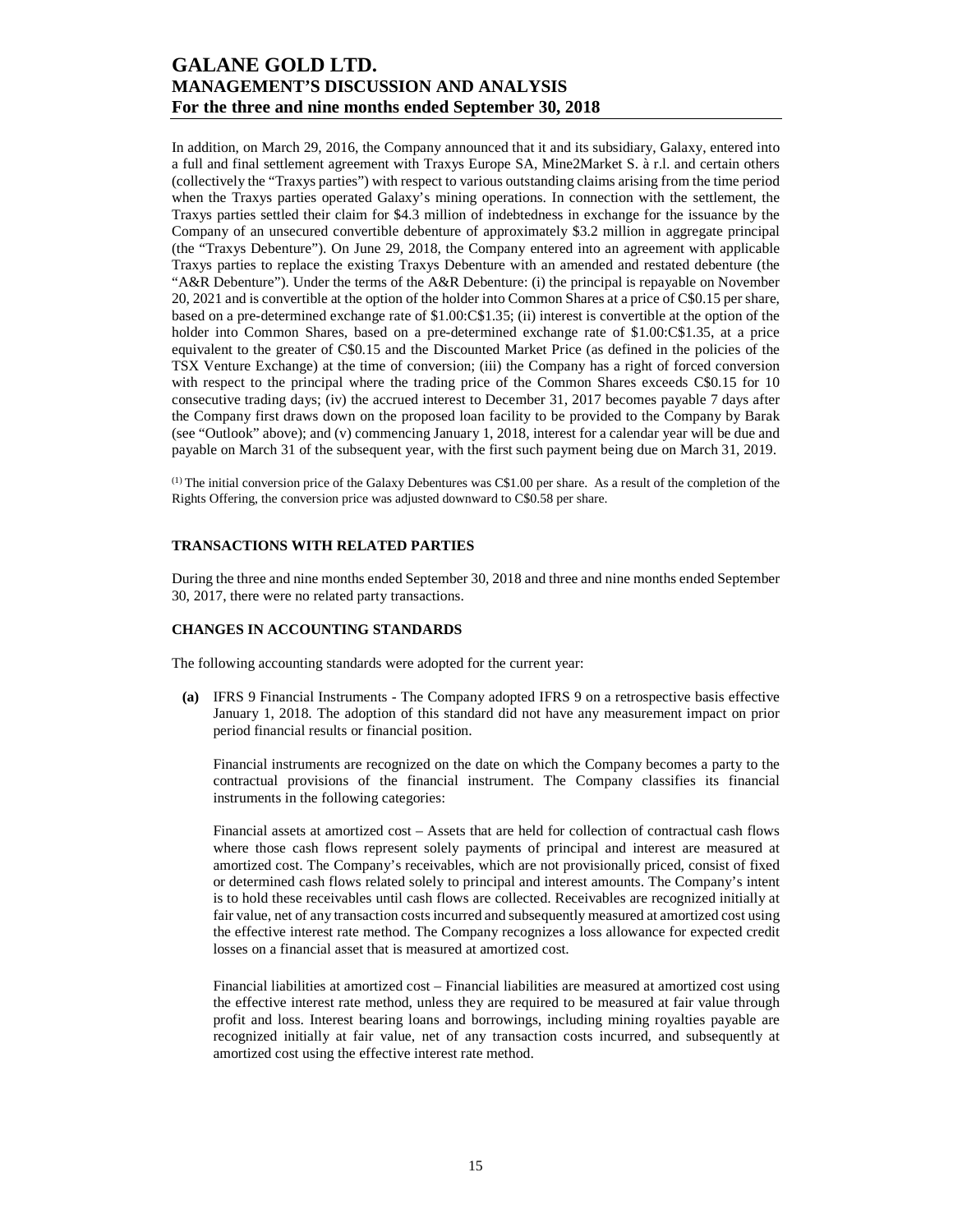**(b)** IFRS 15 Revenue from contracts with customers - The Company adopted IFRS 15 on a retrospective basis effective January 1, 2018. The adoption of this standard did not have any measurement impact on prior period financial results or financial position and accordingly no restatement of prior periods was required.

The following accounting standards are to be adopted in the future:

IFRS 16 – Leases **-** In January 2016, the IASB issued IFRS 16 "Leases" ("IFRS 16"). This standard is effective for annual periods beginning on or after January 1, 2019, and permits early adoption, provided IFRS 15, has been applied, or is applied at the same date as IFRS 16. IFRS 16 requires lessees to recognize assets and liabilities for most leases. The Company is in the process of determining the impact of IFRS 16 on its consolidated financial statements.

### **COMMITMENTS**

As at the date of this MD&A, the Company had the following commitments:

#### **(a) Royalty expenses**

Production from the Mupane operation is subject to Government royalties (included in mining costs) of 5% of revenues based on market prices at the date of shipment. For the nine month period to September 30, 2018, the Company expensed \$1,744,254 in royalties (2017 deferred - \$1,512,373).

#### **(b) Operating contractual obligations**

The Company has operating lease obligations which relate to obligations for land operating lease agreements as follows:

| • To be incurred in the remainder of $2018$ | \$154.755   |
|---------------------------------------------|-------------|
| • To be incurred $2019-2022$                | \$1,864,355 |
| • To be incurred 2023 onwards               | \$289.745   |

#### **(c) Claims**

The Company is also subject to the possibility of revised tax assessments for some years. The Company does not believe that, should unfavourable decisions arise from any review of its tax filings, that any amount it might be required to pay will be material. No such amounts have been provided for in the Financial Statements.

#### **OFF-BALANCE SHEET ARRANGEMENTS**

Other than the operating lease arrangements referred to above, the Company currently has no off-balance sheet arrangements.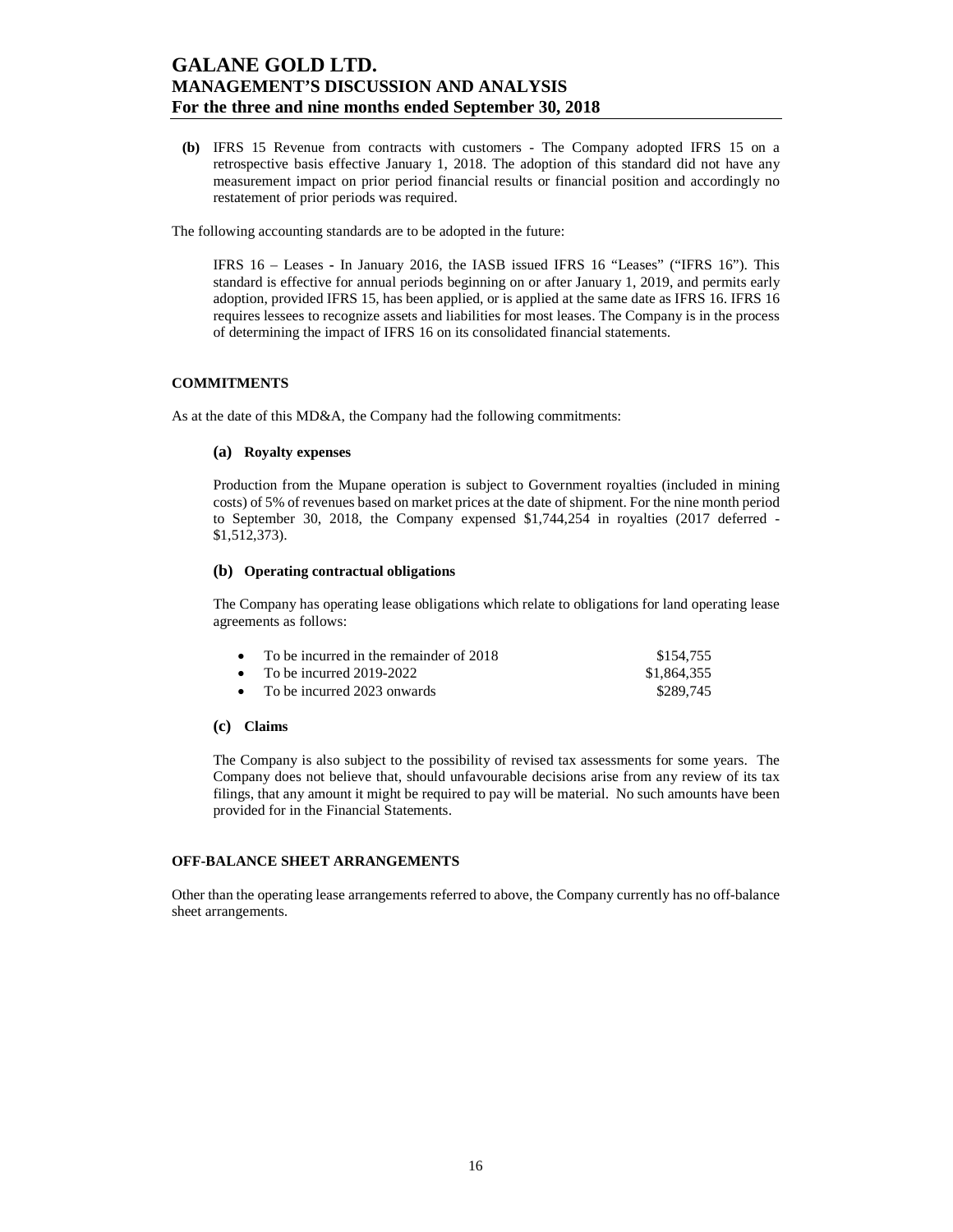### **SUPPLEMENTAL INFORMATION TO MANAGEMENT'S DISCUSSION AND ANALYSIS**

### **CASH COSTS**

The Company's MD&A refers to operating cash cost per ounce, and operating cash cost excluding royalties per ounce, all non-GAAP performance measures, in order to provide investors with information about measures used by management to monitor performance. Management of the Company uses this information to assess how well the producing gold mines are performing compared to plan and prior periods, and also to assess the overall effectiveness and efficiency of gold mining operations. Cash cost figures are calculated in accordance with a standard developed by the Gold Institute, which was a worldwide association of suppliers of gold and gold products and included leading North American gold producers. The Gold Institute ceased operations in 2002, but the standard is still an accepted standard of reporting cash costs of gold production in North America. Adoption of the standard is voluntary, and the cost measures presented herein may not be comparable to other similarly titled measures of other companies. Cash cost includes mine site operating costs such as mining, processing, administration, but are exclusive of impairment, amortization, reclamation, and exploration and development costs. Operating cash cost is the total cash cost less those costs capitalized as attributable to the removal of excess waste in developing new resources. These costs are then divided by the Company's ounces of gold produced to arrive at the cash cost measures on a per ounce basis. These measures, along with sales, are considered to be key indicators of a company's ability to generate operating earnings and cash flow from its mining operations. These measures of cash costs do not have any standardized meaning prescribed by IFRS and differ from measures determined in accordance with IFRS. They are intended to provide additional information and should not be considered in isolation or as a substitute for measures of performance prepared in accordance with IFRS. These measures are not necessarily indicative of net earnings or cash flow from operations as determined under IFRS.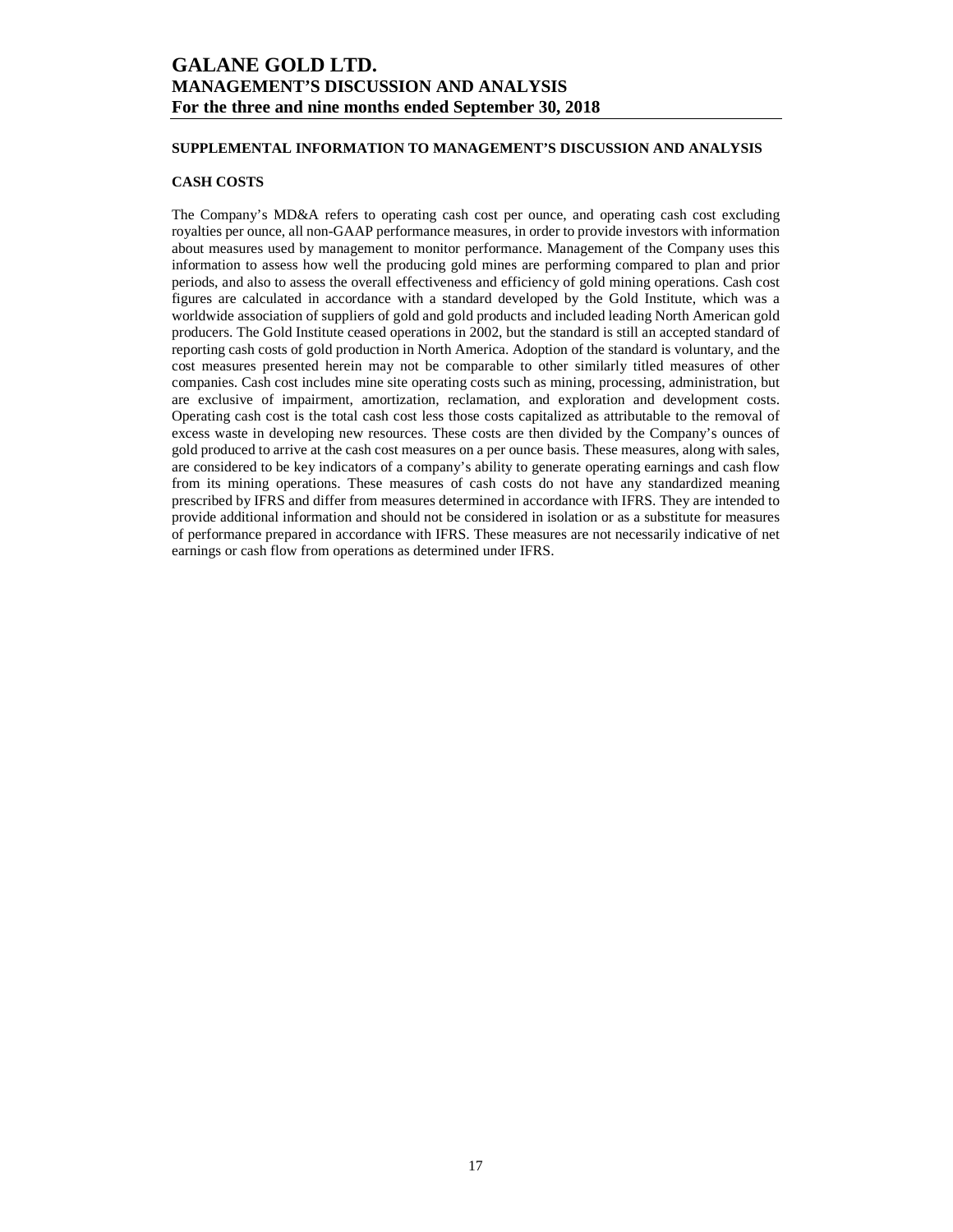The following tables provide a reconciliation of cash cost measures for the mine to the mining costs excluding impairment, depreciation and amortization reflected in the Financial Statements.

|                                                                        | O3 2018         | O <sub>2</sub> 2018 | O1 2018 |            | <b>YTD 2018</b>  | O <sub>4</sub> 2017 |
|------------------------------------------------------------------------|-----------------|---------------------|---------|------------|------------------|---------------------|
| Mining costs excluding<br>impairment, depreciation<br>and amortization | \$<br>9,963,751 | \$<br>9,460,240     | \$      | 8,251,129  | \$<br>27,675,120 | \$<br>9,304,692     |
| Adjust for:                                                            |                 |                     |         |            |                  |                     |
| Inventory movement                                                     | (763, 182)      | 354,647             |         | (287, 650) | (696, 185)       | (800, 041)          |
| Total operating cash cost                                              | \$<br>9,200,569 | \$<br>9,814,887     | S       | 7,963,479  | \$<br>26,978,935 | \$<br>8,504,651     |
| Rovalties                                                              | (557, 603)      | (686, 653)          |         | (499, 998) | (1,744,254)      | (569, 779)          |
| Total operating cash cost<br>excluding royalties                       | \$<br>8,642,966 | \$<br>9,128,234     | S       | 7,463,481  | \$<br>25,234,681 | \$<br>7,934,872     |
| Gold production (ounces)                                               | 8,545           | 10,088              |         | 7,649      | 26,282           | 8,812               |
| Total operating cash cost<br>excluding royalties per oz.               | \$<br>1,011     | \$<br>905           | \$.     | 976        | \$<br>960        | \$<br>900           |

|                                                                        | O3 2017 |            | O <sub>2</sub> 2017 |           | O1 2017 |             | <b>YTD 2017</b> |             | O <sub>4</sub> 2016 |             |
|------------------------------------------------------------------------|---------|------------|---------------------|-----------|---------|-------------|-----------------|-------------|---------------------|-------------|
| Mining costs excluding<br>impairment, depreciation<br>and amortization | \$      | 7,567,512  | \$                  | 6,587,970 | \$      | 7,943,469   | \$              | 22,098,951  | \$                  | 7,986,517   |
| Adjust for:                                                            |         |            |                     |           |         |             |                 |             |                     |             |
| Inventory movement                                                     |         | (73, 830)  |                     | 149.661   |         | (1,380,523) |                 | (1,304,692) |                     | (1,303,179) |
| Total operating cash cost                                              | \$      | 7,493,682  | \$                  | 6,737,631 | \$      | 6,562,946   | <sup>\$</sup>   | 20,794,259  | \$                  | 6,683,338   |
| Royalties                                                              |         | (595, 351) |                     | (410,272) |         | (340, 231)  |                 | (1,345,854) |                     | (386, 052)  |
| Total operating cash cost<br>excluding royalties                       | \$      | 6,898,331  | \$                  | 6,327,359 | \$      | 6,222,715   | \$              | 19,448,405  | \$                  | 6,297,286   |
| Gold production (ounces)                                               |         | 9,535      |                     | 6,709     |         | 4,298       |                 | 20,542      |                     | 6,858       |
| Total operating cash cost<br>excluding royalties per<br>OZ.            | \$      | 723        | \$                  | 943       | \$      | 1,448       | \$              | 947         | \$                  | 918         |

### **INTERNAL CONTROLS OVER FINANCIAL REPORTING**

The Company is responsible for designing internal controls over financial reporting or causing them to be designed under the supervision of the CEO and CFO in order to provide reasonable assurance regarding the reliability of financial reporting and the preparation of financial statements for external purposes in accordance with IFRS.

The Company's CEO and CFO are responsible for ensuring that processes are in place to provide them with sufficient knowledge to support the representations they are making in their certificates regarding the absence of misrepresentations and fair disclosure of financial information. Investors should be aware that inherent limitations on the ability of certifying officers of a TSX-V issuer to design and implement on a cost effective basis disclosure controls and procedures as well as internal controls over financial reporting as defined in NI 52-109 may result in additional risks to the quality, reliability, transparency and timeliness of interim and annual filings and other reports provided under securities legislation.

#### **RISKS AND UNCERTAINTIES**

There are a number of risk factors that could cause future results to differ materially from those described herein. A discussion of the principal risk factors relating to the Company's operations and business appear in the Company's annual information form for the year ended December 31, 2017, which may be viewed on the Company's SEDAR profile at www.sedar.com. Additional risks and uncertainties, including those that the Company does not know about now or that it currently deems immaterial, may also adversely affect the Company's business.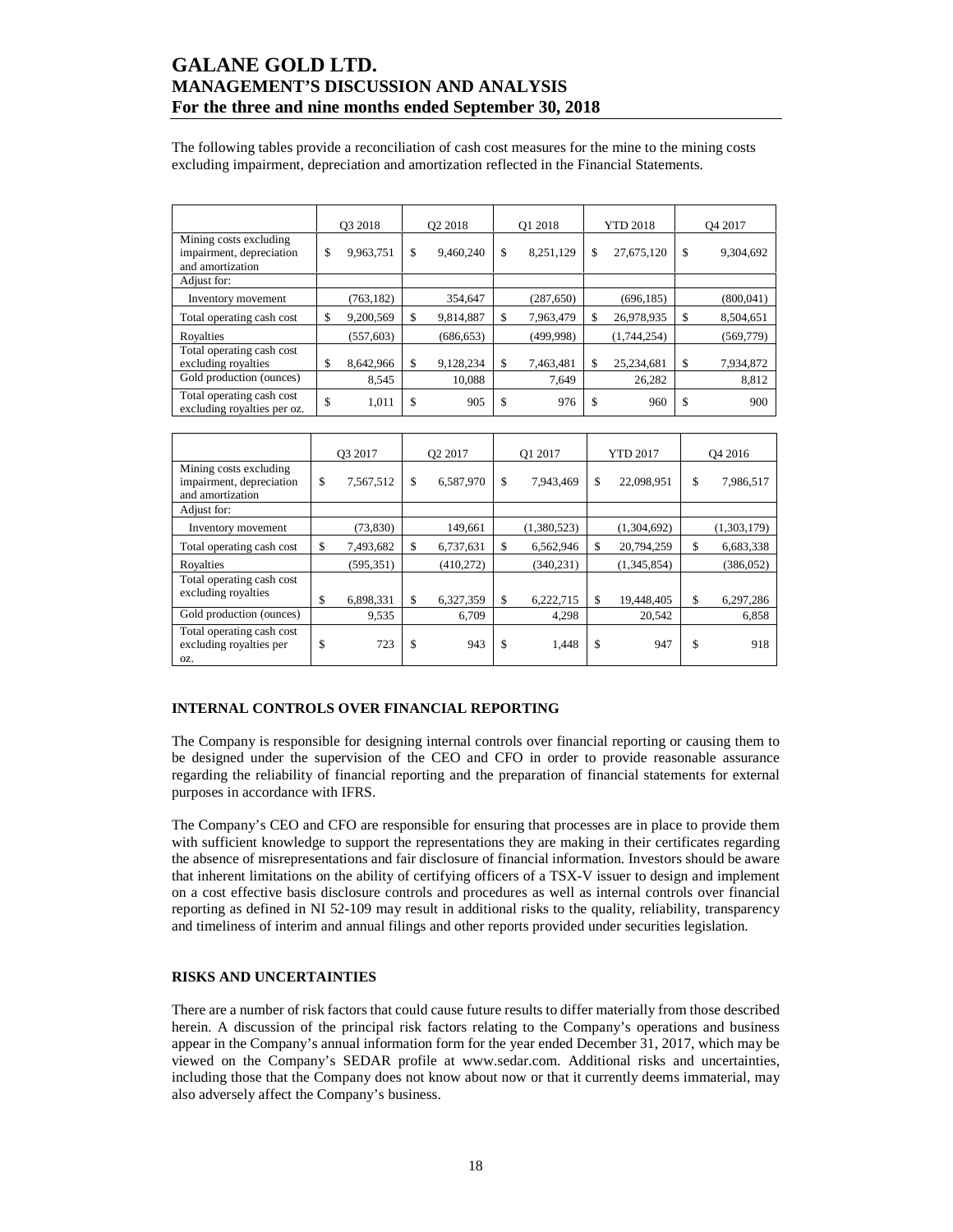### **APPROVAL**

The Board of Directors of the Company has approved the disclosure contained in this MD&A.

### **ADDITIONAL INFORMATION**

Additional information relating to the Company, including the Company's annual information form for the year ended December 31, 2017, can be found on the Company's SEDAR profile at www.sedar.com.

### **SUBSEQUENT EVENTS**

#### **Satisfaction of conditions precedent to earn-in option agreement for Botswana prospecting sites**

On October 1, 2018, the Company announced that all of the conditions precedent set forth in the previously announced earn-in option agreement (the "Earn-in Agreement") with B2Gold Corp. ("B2Gold") were satisfied which will enable the parties to move forward with their obligations under the Earn-in Agreement.

Under the Earn-in Agreement, B2Gold has the option to indirectly acquire, in tranches, up to 70% of the shares of Southern Cross Exploration and Development (Pty) Ltd., a newly incorporated subsidiary of Galane Gold, which received two gold prospecting licences over an aggregate of approximately 520 km2 located around the Company's Mupane property, excluding its current operations and mining licences, in Botswana. B2Gold has agreed to and will carry out exploration on the properties with guidance received from a jointly formed technical committee.

#### **Closing of C\$2.7 million private placement and satisfaction of last condition precedent to loan agreement**

On October 2, 2018, the Company announced that it closed the Private Placement for aggregate gross proceeds of C\$2,700,000.

The closing of the Private Placement constituted the satisfaction of the last condition precedent to the effectiveness of the loan agreement for the Company's previously announced \$5,000,000 secured loan Barak Facility.